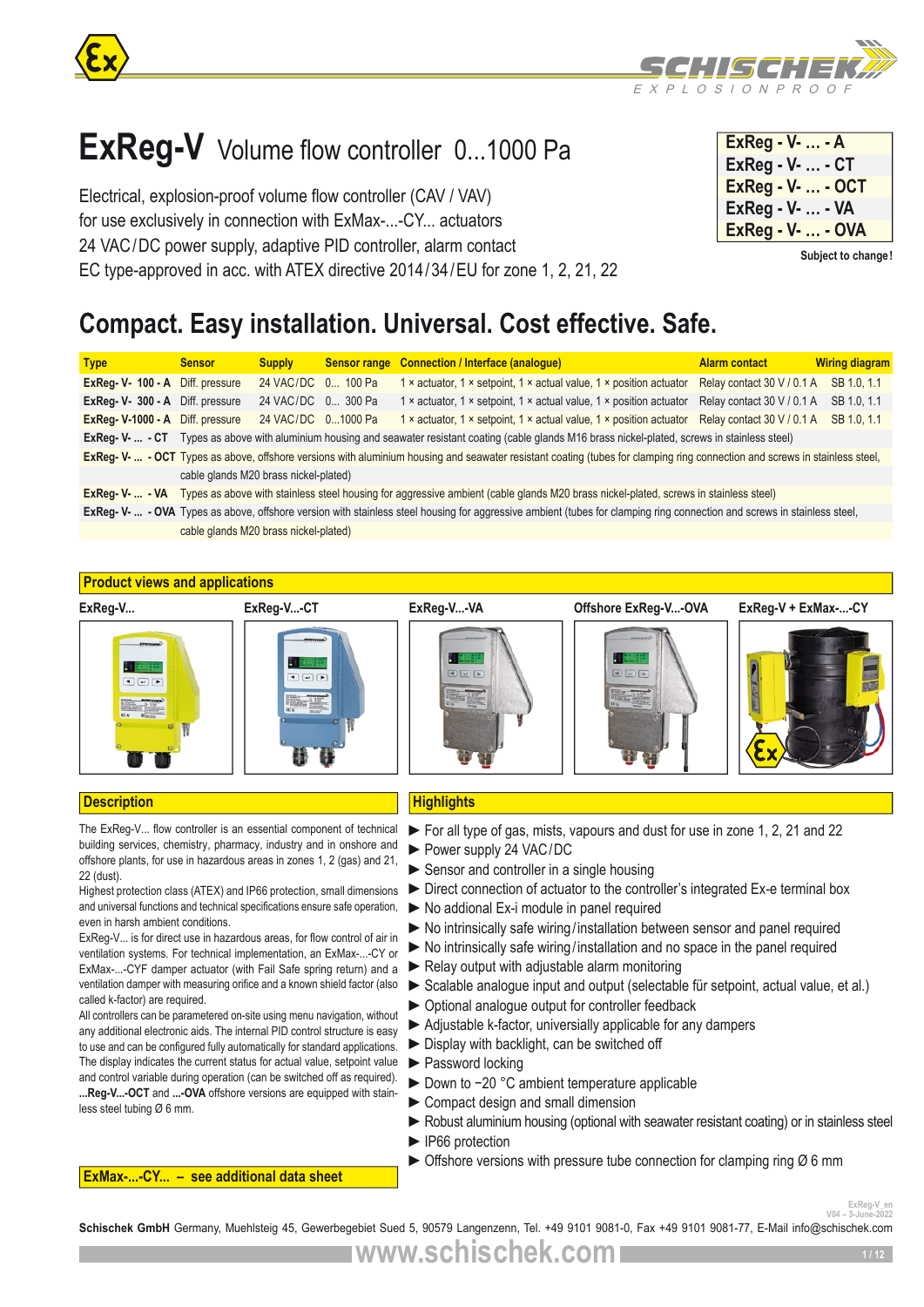





|                                    | ExReg-V                                       |                                                                                                                             |         |            |                     | SCH!ISCH!EK#<br>EXPLOSIONPROOF                                                                                                                                      |
|------------------------------------|-----------------------------------------------|-----------------------------------------------------------------------------------------------------------------------------|---------|------------|---------------------|---------------------------------------------------------------------------------------------------------------------------------------------------------------------|
|                                    | <b>Special models</b>                         | $$ -CT                                                                                                                      | $$ -OCT | $$ -VA     | $$ -OVA             |                                                                                                                                                                     |
| <b>Technical data</b>              |                                               |                                                                                                                             |         |            |                     |                                                                                                                                                                     |
| Supply voltage, frequency          |                                               | 24 VAC/DC +15 % (24,027,6 VAC/DC), 50/60 Hz                                                                                 |         |            |                     |                                                                                                                                                                     |
| Current, power consumption         |                                               | 150 mA, ~ 3 W, internal fuse 350 mAT, without bracket, not removable                                                        |         |            |                     |                                                                                                                                                                     |
| <b>Galvanic isolation</b>          |                                               | Supply to analogue inputs and outputs min. 1,5 kV, supply to relay output min. 1,5 kV                                       |         |            |                     |                                                                                                                                                                     |
| <b>Electrical connection</b>       |                                               |                                                                                                                             |         |            |                     | Terminals 0,142,5 mm <sup>2</sup> in integrated Ex-e terminal box, wire stripping length 9 mm, tightening torque 0,40,5 Nm, equipotential bonding 4 mm <sup>2</sup> |
| Cable glands                       |                                               | 2 × M16 × 1,5 mm, Ex-e approved, for cable diameter $\sim$ Ø 59 mm                                                          |         |            |                     |                                                                                                                                                                     |
| Cable glands -CT                   |                                               | 2 × M16 × 1,5 mm, Ex-e approved, brass nickel-plated, for cable diameter $\sim$ Ø 610 mm                                    |         |            |                     |                                                                                                                                                                     |
|                                    |                                               | -VA, -OCT, -OVA $2 \times M20 \times 1.5$ mm, Ex-e approved, brass nickel-plated, for cable diameter ~ $\varnothing$ 613 mm |         |            |                     |                                                                                                                                                                     |
| <b>Protection class</b>            |                                               | Class III (grounded)                                                                                                        |         |            |                     |                                                                                                                                                                     |
| <b>Display</b>                     |                                               |                                                                                                                             |         |            |                     | LCD display backlit, for configuration, user guidance, parameter setting and actual value display. Status display via LEDs.                                         |
| <b>Control elements</b>            |                                               | 3 buttons for configuration                                                                                                 |         |            |                     |                                                                                                                                                                     |
| <b>Housing material</b>            |                                               | Nº 1.4581 / UNS-J92900 / similar AISI 316Nb (-VA/-OVA)                                                                      |         |            |                     | Aluminium die-cast housing, coated. Optional with seawater resistant coating (-CT/-OCT) or stainless steel housing,                                                 |
| Dimensions $(L \times W \times H)$ |                                               |                                                                                                                             |         |            |                     | Aluminium housing ~ 180 × 107 × 66 mm, stainless steel housing ~ 195 × 127 × 70 mm (each without connectors)                                                        |
| Weight                             |                                               | $\sim$ 950 g aluminium housing, stainless steel version $\sim$ 2,5 kg                                                       |         |            |                     |                                                                                                                                                                     |
| <b>Ambient temperature</b>         |                                               | -20+50 °C, storage temperature -35+70 °C                                                                                    |         |            |                     |                                                                                                                                                                     |
| <b>Ambient humidity</b>            |                                               | 095 % rH, non condensing                                                                                                    |         |            |                     |                                                                                                                                                                     |
| <b>Sensor circuit</b>              |                                               | Internal intrinsically safe circuit                                                                                         |         |            |                     |                                                                                                                                                                     |
| <b>Sensor</b>                      |                                               | Piezo pressure transmitter                                                                                                  |         |            |                     |                                                                                                                                                                     |
| <b>Pressure connection</b>         |                                               |                                                                                                                             |         |            |                     | P+ / P- sleeves Ø 46 mm. OCT and OVA versions have 2 stainless steel (316L) tube connections for clamp ring fittings Ø 6 mm                                         |
| <b>Measuring range</b>             |                                               | 0300 Pa, minimum measuring range is 2 % of full scale                                                                       |         |            |                     |                                                                                                                                                                     |
| <b>Sensor damping (filter)</b>     |                                               | 150 seconds, adjustable                                                                                                     |         |            |                     |                                                                                                                                                                     |
|                                    |                                               | Precision of pressure measurement $\pm 2.5$ % full scale $\pm 1$ Pa                                                         |         |            |                     |                                                                                                                                                                     |
| <b>Zero point setting</b>          |                                               |                                                                                                                             |         |            |                     | Via menu. Both tube connections $P+ / P$ must be mechanically short-circuited for the time of zero point setting                                                    |
| <b>Volume flow</b>                 |                                               | Calculation via k-factor ("shield factor"); adjustable parameters: V max, V min, V Nom, k-factor                            |         |            |                     |                                                                                                                                                                     |
| <b>Control</b>                     |                                               | Adaptive PID controller (automatic or manual mode selectable)                                                               |         |            |                     |                                                                                                                                                                     |
| <b>Control tolerance</b>           |                                               | 15 % adjustable                                                                                                             |         |            |                     |                                                                                                                                                                     |
| Delay time                         |                                               | 3s                                                                                                                          |         |            |                     |                                                                                                                                                                     |
| Alarm monitoring                   |                                               | Volume flow monitoring; adjustable functions: tolerance limit (fixed value and variable value), alarm delay                 |         |            |                     |                                                                                                                                                                     |
| Alarm contact                      | (terminal 3)                                  | Relay; max. values: 0.1 A (30 VAC/DC), min. values: 10 mW / 0.1 V / 1 mA                                                    |         |            |                     |                                                                                                                                                                     |
| Life time mechanically             |                                               | $10 \times 10^{6}$                                                                                                          |         |            |                     |                                                                                                                                                                     |
|                                    | electrically (nominal load) $100 \times 10^3$ |                                                                                                                             |         |            |                     |                                                                                                                                                                     |
|                                    |                                               |                                                                                                                             |         |            |                     | Current output (terminal 6) Range 420 mA, invertible, basic accuracy ± 1.0 % of full scale, load impedance < 500 Ω, influence < 0.1 %, open circuit voltage 24 V    |
| <b>Voltage input</b>               | (terminal 8)                                  | Range 010 V, invertible, basic accuracy $\pm$ 1.0 % of full scale, surge-protected up to 30 V                               |         |            |                     |                                                                                                                                                                     |
| Voltage input                      | (terminal 9)                                  | Range 010 V, adjustable, basic accuracy $\pm$ 1.0 % of full scale, surge-protected up to 30 V                               |         |            |                     |                                                                                                                                                                     |
| <b>Voltage output</b>              | (terminal 11)                                 |                                                                                                                             |         |            |                     | Range 010 V, adjustable, basic accuracy $\pm$ 1.0 % of full scale, load > 10 k $\Omega$ , influence < 0.1 %, short circuit-proof                                    |
| Voltage input                      | (terminal 13)                                 | Range 010 V, adjustable, basic accuracy $\pm$ 1.0 % of full scale, surge-protected up to 30 V                               |         |            |                     |                                                                                                                                                                     |
| <b>Wiring diagram</b>              |                                               | SB 1.0 / 1.1                                                                                                                |         |            |                     |                                                                                                                                                                     |
| Scope of delivery                  |                                               |                                                                                                                             |         |            |                     | Sensor, 3 self-tapping screws 4,2 × 13 mm resp. in stainless steel (with CT and VA versions), short circuit tube                                                    |
|                                    |                                               |                                                                                                                             |         |            |                     |                                                                                                                                                                     |
|                                    |                                               |                                                                                                                             |         |            |                     |                                                                                                                                                                     |
| <b>Approbations</b>                |                                               |                                                                                                                             |         |            |                     | <b>Special solutions and accessories</b>                                                                                                                            |
| <b>ATEX directive</b>              | 2014/34/EU                                    |                                                                                                                             |         | $$ -CT     |                     | Types in aluminium housing with seawater resistant coating,                                                                                                         |
| EC type-approved                   | <b>EPS 11 ATEX 1 380</b>                      |                                                                                                                             |         |            | parts nickel-plated |                                                                                                                                                                     |
| <b>IECEx certified</b>             | <b>IECEx EPS 12.0028</b>                      |                                                                                                                             |         | $$ OCT     |                     | Offshore version in aluminium housing with seawater resistant coating,                                                                                              |
| Approval for gas                   |                                               | II 2 (1) G Ex e mb ib [ia Ga] IIC T6 Gb                                                                                     |         |            | parts nickel-plated |                                                                                                                                                                     |
| Types -CT, -OCT                    |                                               | II 2 (1) G Ex e mb ib [ia Ga] IIB T6 Gb                                                                                     |         | -VA        |                     | Types in stainless steel housing, parts nickel-plated                                                                                                               |
| <b>Approval for dust</b>           |                                               | II 2 (1) D Ex tb ib [ia Da] IIIC T80°C Db IP66                                                                              |         | -OVA       |                     | Offshore version in stainless steel housing, parts nickel-plated                                                                                                    |
|                                    |                                               |                                                                                                                             |         |            |                     | <b>ExMax--CY</b> Control actuator, 420 mA Input, 010 V output                                                                                                       |
| <b>CE</b> marking                  | CE № 0158                                     |                                                                                                                             |         |            |                     | <b>ExMax--CYF</b> Control actuator, 420 mA Input, 010 V output with spring return                                                                                   |
| <b>EMC</b> directive               | 2014/34/EU                                    |                                                                                                                             |         | ExBox-Y/S  | Ex-e terminal box   |                                                                                                                                                                     |
| <b>Enclosure protection</b>        |                                               | IP66 in acc. with EN 60529                                                                                                  |         | <b>MKR</b> |                     | Mounting bracket for round ducts up to $\varnothing$ 600 mm                                                                                                         |
|                                    |                                               |                                                                                                                             |         | Kit-S8-CBR |                     | 2 cable glands M16 × 1,5 mm, Ex-e, brass nickel-plated, for cable Ø 510 mm                                                                                          |
|                                    |                                               |                                                                                                                             |         | Kit 2      |                     | Flexible pressure tube, 2 m, inner Ø 6 mm, 2 connection nipples                                                                                                     |
|                                    |                                               |                                                                                                                             |         |            |                     | Kit-PTC-CBR 2 connecting tubes for tube fittings Ø 6 mm, stainless steel 316 L                                                                                      |
|                                    |                                               |                                                                                                                             |         |            |                     | ExReg-V_en<br>V04-3-June-2022                                                                                                                                       |

| <b>Approbations</b>         |                                                             |            | <b>Special solutions and accessories</b>                                                      |
|-----------------------------|-------------------------------------------------------------|------------|-----------------------------------------------------------------------------------------------|
| <b>ATEX directive</b>       | 2014/34/EU                                                  | $$ -CT     | Types in aluminium housing with seawater resistant coating,                                   |
| EC type-approved            | <b>EPS 11 ATEX 1 380</b>                                    |            | parts nickel-plated                                                                           |
| <b>IECEx certified</b>      | <b>IECEX EPS 12,0028</b>                                    | $$ OCT     | Offshore version in aluminium housing with seawater resistant coating.                        |
| Approval for gas            | $II 2(1) G$ Ex e mb ib [ia Ga] IIC T6 Gb                    |            | parts nickel-plated                                                                           |
| Types -CT, -OCT             | II 2 (1) G Ex e mb ib [ia Ga] IIB T6 Gb                     | -VA        | Types in stainless steel housing, parts nickel-plated                                         |
| Approval for dust           | II 2 (1) $D$ Ex tb ib [ia Da] IIIC T80 $^{\circ}$ C Db IP66 | $$ -OVA    | Offshore version in stainless steel housing, parts nickel-plated                              |
|                             |                                                             |            | <b>ExMax--CY</b> Control actuator, 420 mA Input, 010 V output                                 |
| <b>CE</b> marking           | CE № 0158                                                   |            | ExMax--CYF Control actuator, 420 mA Input, 010 V output with spring return                    |
| <b>EMC</b> directive        | 2014/34/EU                                                  | ExBox-Y/S  | Ex-e terminal box                                                                             |
| <b>Enclosure protection</b> | IP66 in acc. with EN 60529                                  | <b>MKR</b> | Mounting bracket for round ducts up to Ø 600 mm                                               |
|                             |                                                             | Kit-S8-CBR | 2 cable glands M16 $\times$ 1,5 mm, Ex-e, brass nickel-plated, for cable $\varnothing$ 510 mm |
|                             |                                                             | Kit 2      | Flexible pressure tube, 2 m, inner $\varnothing$ 6 mm, 2 connection nipples                   |
|                             |                                                             |            | Kit-PTC-CBR 2 connecting tubes for tube fittings Ø 6 mm, stainless steel 316 L                |

<sup>ExReg-V\_en</sup><br><sup>3-June-2022</sup> -<sup>904</sup>--<sup>3-June-2022</sup> Schischek GmbH Germany, Muehlsteig 45, Gewerbegebiet Sued 5, 90579 Langenzenn, Tel. +49 9101 9081-0, Fax +49 9101 9081-77, E-Mail info@schischek.com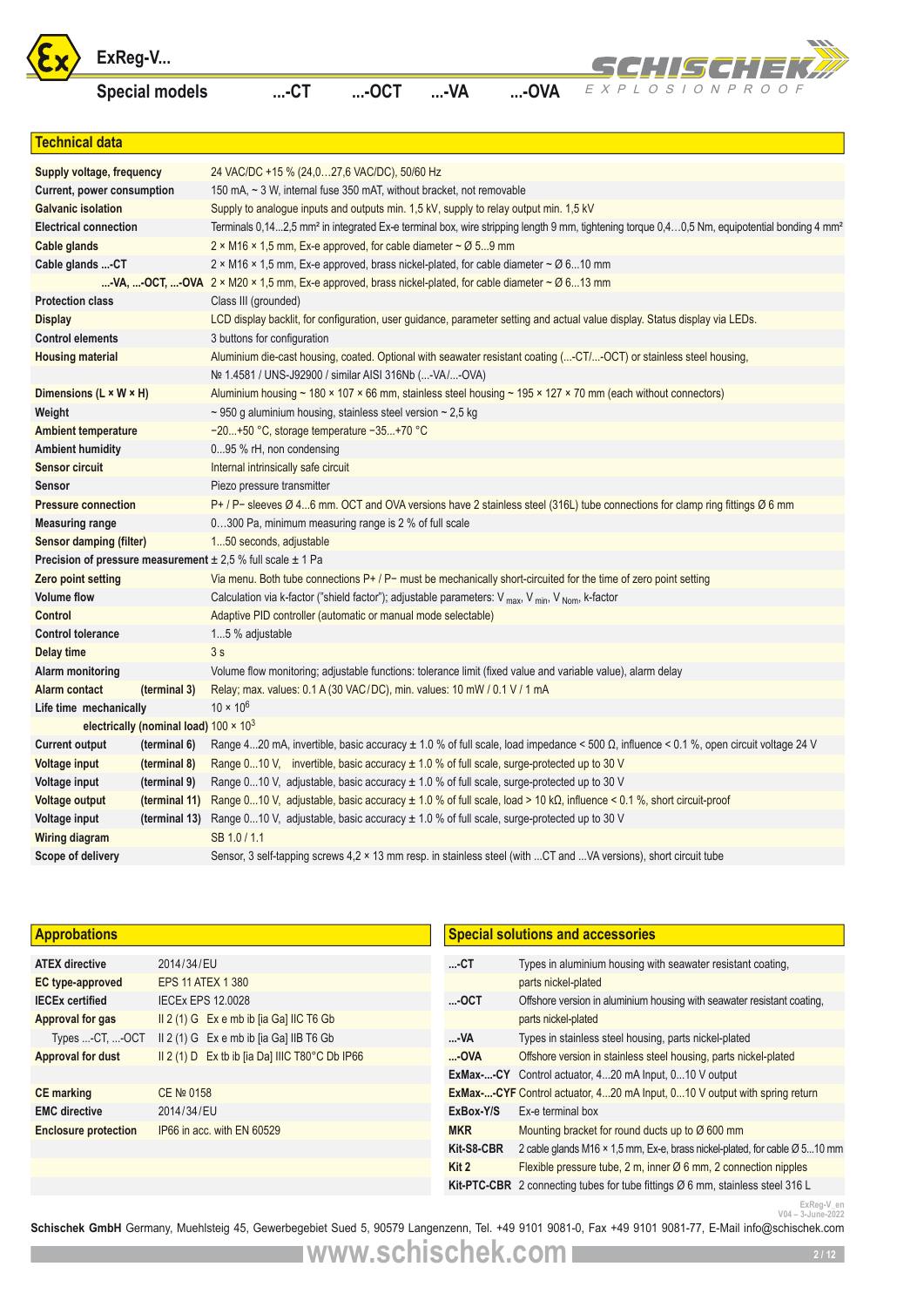

# **Important information for installation and operation**

### **A. Installation, commissioning, maintenance**

All national and international standards, rules and regulations must be complied with. For electrical installations design, selection and erection, EN/IEC 60079-14 can be used.



**Attention:** Apply all Ex rules and regulation before opening the internal terminal box. Do not open cover when circuits are live!

Draw the wiring cables through the cable glands. For connection use the internal Ex-e approved terminal box and connect equipotential bonding.

After connection install the cables in a fixed position and protect them against mechanical and thermical damage. Close all openings and ensure IP protection (min. IP66).

Avoid temperature transfer and ensure not to exceed max. ambient temperature! For outdoor installation a protective shield against sun, rain and snow should be applied. After mounting and installation a zero point compensation must be done to ensure correct measurement results (see description).

Sensors are maintenance free. An annual inspection is recommended. For electrical installations inspection and maintenance, EN/IEC 60079-17 can be used.

Ex sensors must not be opened and repaired by the end user. Clean with damp cloth only.

# **B. Long cabling**

We recommend using shielded signal wires and to connect one end of the shield to the ...Reg-... terminal box.

## **C. Separate ground wires**

For supply and signal wires use separate grounds.

## **D. Impedance of MCR system**

To ensure the proper function of the built-in wire break detection (CAV mode), the



## **Installation**





<sup>ExReg-V\_en</sup><br><sup>Schischek GmbH Germany, Muehlsteig 45, Gewerbegebiet Sued 5, 90579 Langenzenn, Tel. +49 9101 9081-0, Fax +49 9101 9081-77, E-Mail info@schischek.com</sup>

**www.schischek.com**

**3 / 12**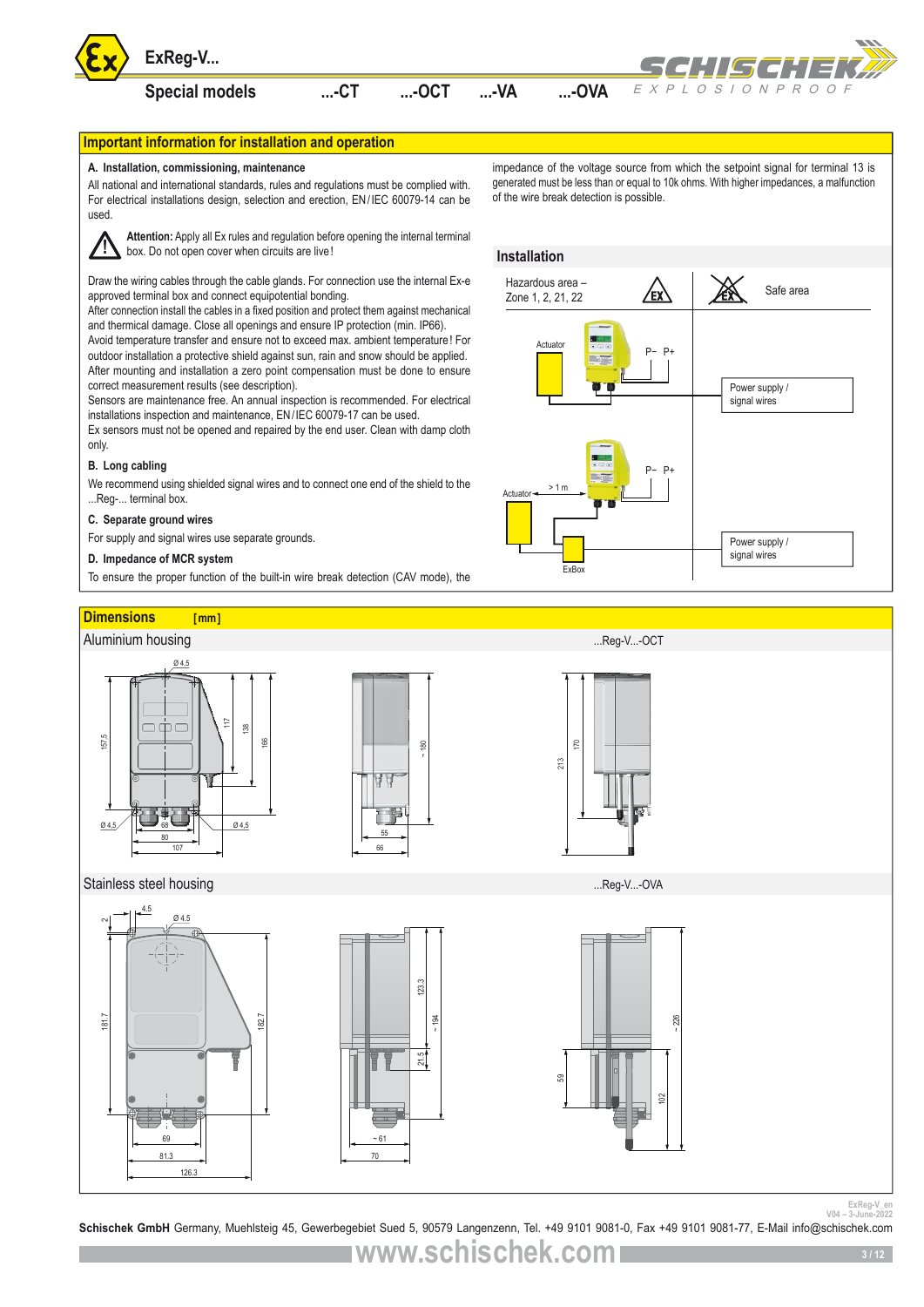

# **Special models ...-CT ...-OCT ...-VA ...-OVA**



**Display, control elements and parameter setting** 



## **Display in operating mode**

The current setpoint value, the actual value and the actuating value are displayed in operating mode. The red or green LEDs indicate the current operating status.

If the system is in the adjusted state, the green LED lights continuously and signals fault-free operation. The red LED lights if the control variable limits are reached or if an internal error is detected.

A flashing red LED indicates that the setpoint value cannot be achieved. In this case, the alarm function is active.

The yellow LEDs show the actuator's direction of motion during the adjustment phase. If the upper yellow LED is flashing, the actuator is opening. If the lower yellow LED is flashing, the actuator is closing. The yellow LEDs are switched off when the system is within the defined control tolerance (see Menu 8.6).

### **Switchover from operation mode to parametrisation mode**

The switchover from operating mode to parameters mode switches the operating function to the parameters function. The switchover is performed by pressing once on the ENTER button  $\leftarrow$  for at least 6 seconds. Return to operating mode via "Leave menu".

# **Selection of access level**

The access level, which allows access to a selection of menu items only, depending on the user group, must be selected immediately after switching to parametrisation mode. Password protection can also be applied to the individual access levels. The password must then be entered.

# **Applications Menu 2** Applications Menu 2

As a first step in setting parameters for the volume flow controller, the corresponding application must be selected in Menu 2.

The "VAV controller" option must be selected for volume flow control. This configures the …Reg-V as a volume flow controller.

| The Reg-V can be used for various applications, which are set as follows in Menu 2: |  |  |
|-------------------------------------------------------------------------------------|--|--|
|                                                                                     |  |  |

| Menu |                     | Wiring diagram | Menu structure |
|------|---------------------|----------------|----------------|
| 21   | Volume flow control | SB 1.0         | Table 1.0      |
| 2.2  | Volume flow sensor  | SB 2.0         | Table 1.1      |
| 2.3  | Pressure control    | SB 1.0         | Table 1.2      |
| 2.4  | Pressure sensor     | SB 2.0         | Table 1.3      |

These settings are the same as the factory settings for the corresponding application. Hence, beginning parametering of the ...Reg-V with this menu is recommended.

# **User groups**

There are three access levels available for user groups, which can be protected with different passwords:

| Group/Level 1: | User         |
|----------------|--------------|
| Group/Level 2: | Service      |
| Group/Level 3: | Manufacturer |

Only a few menu items can be parametered in the user level, which is intended for users without specialist knowledge. Almost all menus are available in the service level, so that initial start-up may be performed on-site. The calibration values for the volume flow unit (k-factor, nominal value) can also be defined in the manufacturer level. Hence, this level is intended for damper manufacturers.

# **Password protection**

Parametering can be protected with various passwords, depending on the user group. The appropriate, password-protected access level must be selected before the main menu is displayed. The password can be set and changed in Menu 12. Access is unrestricted if no password is set ("0" value).

Note: If a password is no longer known, menu access can be unblocked using a master password.

The master password varies from one device to the next, and can be obtained from our sales service.

If you have obtained a complete unit from a damper manufacturer, please contact their service department.

# **Example: VAV/CAV volume flow control**

The volume flow control is used for ventilation of areas intended to have a specific exchange of air. A volume flow unit normally consists of a damper with an actuating drive, a measurement orifice and the volume flow controller. These units can be used both at the input side (supply air) as well as the output side (exhaust air). Ill. 1 shows a typical use case for ventilation of an area with supply air and exhaust air control.

Electrical connection is established in accordance with SB 1.0; the menu structure is illustrated in table 1.0.

![](_page_3_Figure_33.jpeg)

**Ill. 1:** Ventilation of an area with supply air and exhaust air control

<sup>ExReg-V\_er</sup><br><sup>2022</sup>-<sup>2014</sup> <sup>V04 - 3-June-2022<br>**Schischek GmbH** Germany, Muehlsteig 45, Gewerbegebiet Sued 5, 90579 Langenzenn, Tel. +49 9101 9081-0, Fax +49 9101 9081-77, E-Mail info@schischek.com</sup>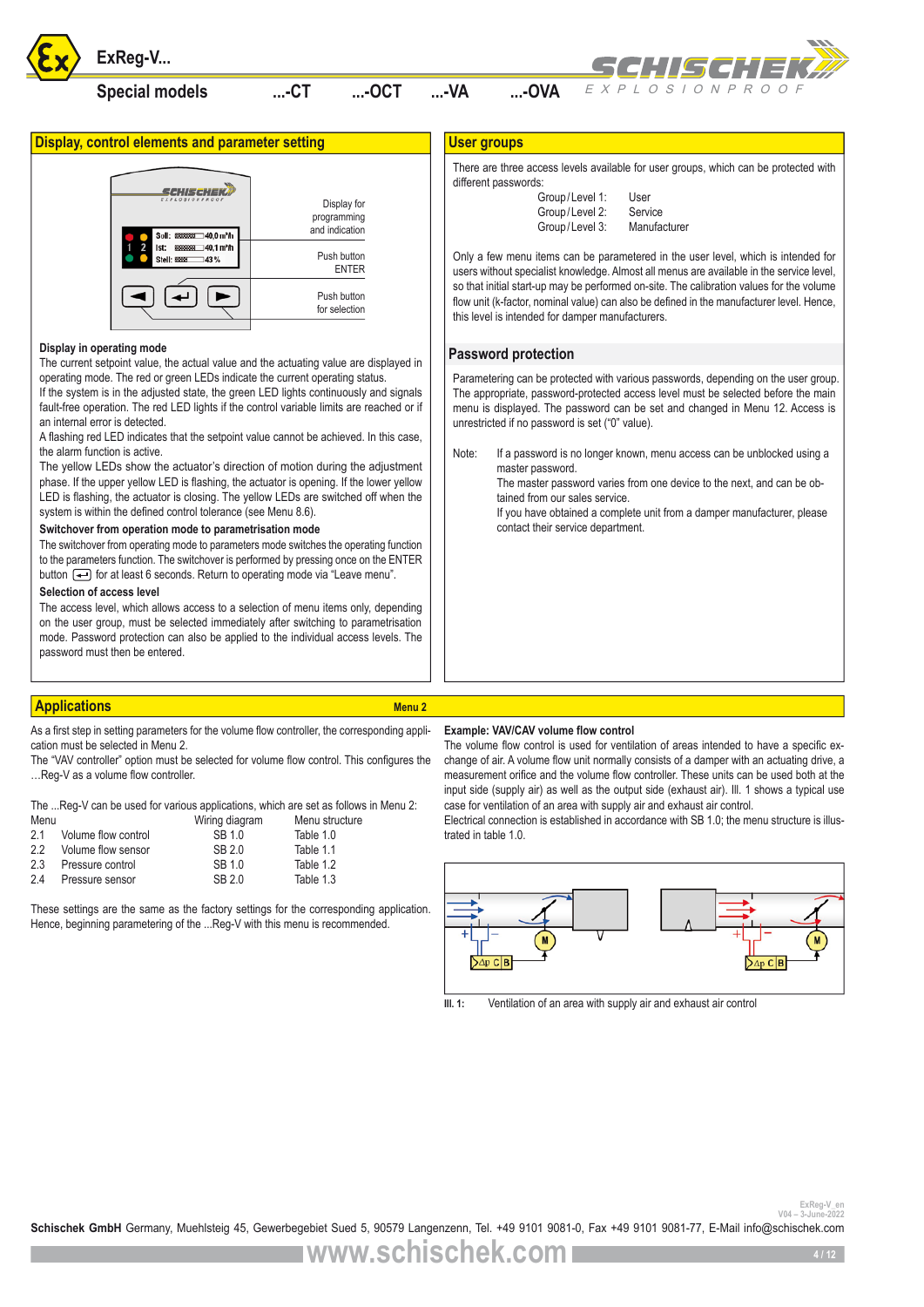![](_page_4_Picture_0.jpeg)

# **Application Volume flow controlling (VAV/CAV)** Menu 2.1 **Application Volume flow sensor** Menu 2.2

The main application for the ...Reg-V is the control of variable (VAV) or constant (CAV) volume flows in ventilation technology. The differential pressure is measured by means of a suitable measurement orifice and is converted into the corresponding volume flow within the device. The setpoint value is set in VAV operation by the control system, or in CAV operation by the device via the menu settings (see Menu 7.2). In normal operation, the internal control structure constantly compares the current volume flow (actual value) with the set volume flow (setpoint value) and reconciles them by correcting the control variable (e.g. damper actuator).

|           |                | Function           | User         | Service      | Manufacturer |
|-----------|----------------|--------------------|--------------|--------------|--------------|
| Menu      | 1              | Language           | ✓            | ✓            | ✓            |
| Menu      | $\overline{2}$ | Application        |              | $\checkmark$ | $\checkmark$ |
| Menu      | 3              | Sensor             |              | $\checkmark$ | $\checkmark$ |
| Menu      | $\overline{4}$ | Actuator           |              | $\checkmark$ | $\checkmark$ |
| Menu      | 5              | Air volume         | ✓            | ✓            | $\checkmark$ |
| Menu      | 5.1            | Unit               |              |              | $\checkmark$ |
| Menu      | 5.2            | k-factor           |              |              | $\checkmark$ |
| Menu      | 5.3            | Nominal value      |              |              | $\checkmark$ |
| Menu      | 5.4            | Maximum value      | $\checkmark$ | ✓            | $\checkmark$ |
| Menu      | 5.5            | Minimum value      | $\checkmark$ | $\checkmark$ | $\checkmark$ |
| Menu      | 6              | Actual value       |              | $\checkmark$ | $\checkmark$ |
| Menu      | 7              | Nominal value      |              | $\checkmark$ | $\checkmark$ |
| Menu      | 8              | Controller         |              | ✓            | $\checkmark$ |
| Menu      | 9              | Switch             | $\checkmark$ | $\checkmark$ | $\checkmark$ |
| Menu      | 11             | Diagnostics        |              | ✓            | $\checkmark$ |
| Menu 12   |                | Password           | $\checkmark$ | $\checkmark$ | $\checkmark$ |
| Menu 12.1 |                | Level 1            | $\checkmark$ | $\checkmark$ | $\checkmark$ |
| Menu      | 12.2           | Level <sub>2</sub> |              | ✓            | $\checkmark$ |
| Menu 12.3 |                | Level 3            |              |              | $\checkmark$ |
| Menu      | 13             | Indication         | $\checkmark$ | $\checkmark$ | $\checkmark$ |
| Menu      | 14             | Parameter          |              | ✓            | $\checkmark$ |
| Menu 15   |                | Leave menu         | $\checkmark$ | $\checkmark$ | $\checkmark$ |
| Tahle 10  |                |                    |              |              |              |

# **Application Pressure controller Menu 2.3 Application Pressure sensor Menu 2.4 Application Pressure sensor** Menu 2.4

**Table 1.2**

The ...Reg-V can be configured as a pressure controller for overpressure and negative pressure applications in Menu 2.3. Parameters are set in the same way as for the "volume flow control" application. The difference is that the menu items for calculating the volume flow are omitted, and all values are applied in Pascal.

Electrical connection is established in accordance with SB 1.0; the menu structure is illustrated in table 1.2.

|           |                | Function           | User         | Service      | Manufacturer |
|-----------|----------------|--------------------|--------------|--------------|--------------|
| Menu      | 1              | Language           | ✓            | ✓            | $\checkmark$ |
| Menu      | $\mathfrak{p}$ | Application        |              | $\checkmark$ | $\checkmark$ |
| Menu      | 3              | Sensor             |              | ✓            | $\checkmark$ |
| Menu      | 4              | Actuator           |              | $\checkmark$ | $\checkmark$ |
| Menu      | 5              | Pressure           | $\checkmark$ | ✓            | $\checkmark$ |
| Menu      | 5.4            | Maximum value      | $\checkmark$ | $\checkmark$ | $\checkmark$ |
| Menu      | 5.5            | Minimum value      | ✓            | ✓            | $\checkmark$ |
| Menu      | 6              | Actual value       |              | $\checkmark$ | $\checkmark$ |
| Menu      | 7              | Nominal value      |              | ✓            | $\checkmark$ |
| Menu      | 8              | Controller         |              | $\checkmark$ | $\checkmark$ |
| Menu      | 9              | Switch             | ✓            | ✓            | ✓            |
| Menu      | 10             | [ no function ]    |              |              |              |
| Menu      | 11             | Diagnostics        |              | ✓            | ✓            |
| Menu      | 12             | Password           | $\checkmark$ | ✓            | $\checkmark$ |
| Menu 12.1 |                | Level 1            | ✓            | ✓            | ✓            |
| Menu 12.2 |                | Level <sub>2</sub> |              | ✓            | $\checkmark$ |
| Menu 12.3 |                | Level 3            |              |              | ✓            |
| Menu      | 13             | Indication         | $\checkmark$ | ✓            | $\checkmark$ |
| Menu 14   |                | Parameter          |              | $\checkmark$ | ✓            |
| Menu      | 15             | Leave menu         | ✓            | ✓            | ✓            |

| ExReg-V                                                                                                                                                                                                                                                                                                                                                                                                                                                                                                                                                                   |              |              |              |                        |                                                                                                                                                                                                                                                                                                                                                                                                                                                                                                                                                                                                                        | SCHISCHEK#     |                   |                                 |
|---------------------------------------------------------------------------------------------------------------------------------------------------------------------------------------------------------------------------------------------------------------------------------------------------------------------------------------------------------------------------------------------------------------------------------------------------------------------------------------------------------------------------------------------------------------------------|--------------|--------------|--------------|------------------------|------------------------------------------------------------------------------------------------------------------------------------------------------------------------------------------------------------------------------------------------------------------------------------------------------------------------------------------------------------------------------------------------------------------------------------------------------------------------------------------------------------------------------------------------------------------------------------------------------------------------|----------------|-------------------|---------------------------------|
| <b>Special models</b>                                                                                                                                                                                                                                                                                                                                                                                                                                                                                                                                                     |              | $$ -CT       | $$ -OCT      | -VA                    | $$ -OVA                                                                                                                                                                                                                                                                                                                                                                                                                                                                                                                                                                                                                | EXPLOSIONPROOF |                   |                                 |
| n Volume flow controlling (VAV/CAV)                                                                                                                                                                                                                                                                                                                                                                                                                                                                                                                                       |              |              | Menu 2.1     |                        | <b>Application Volume flow sensor</b>                                                                                                                                                                                                                                                                                                                                                                                                                                                                                                                                                                                  |                |                   | Menu 2.2                        |
| ication for the Reg-V is the control of variable (VAV) or constant (CAV)<br>n ventilation technology. The differential pressure is measured by means of<br>surement orifice and is converted into the corresponding volume flow within<br>e setpoint value is set in VAV operation by the control system, or in CAV<br>ne device via the menu settings (see Menu 7.2). In normal operation, the<br>structure constantly compares the current volume flow (actual value) with<br>flow (setpoint value) and reconciles them by correcting the control variable<br>ctuator). |              |              |              | trated in table 1.1.   | The  Reg-V can be used purely as a volume flow sensor in Menu 2.2. The control function<br>is deactivated in this operating mode. A measurement orifice is also required for the appli-<br>cation and must be calibrated to the required volume rate. Parameters for the volume flow's<br>electrical output can be set using the menu.<br>Electrical connection is established in accordance with SB 1.1; the menu structure is illus-                                                                                                                                                                                 |                |                   |                                 |
| Function                                                                                                                                                                                                                                                                                                                                                                                                                                                                                                                                                                  | User         | Service      | Manufacturer |                        | Function                                                                                                                                                                                                                                                                                                                                                                                                                                                                                                                                                                                                               | User           | Service           | Manufacturer                    |
| Language                                                                                                                                                                                                                                                                                                                                                                                                                                                                                                                                                                  | $\checkmark$ | ✓            | ✓            | Menu<br>$\mathbf{1}$   | Language                                                                                                                                                                                                                                                                                                                                                                                                                                                                                                                                                                                                               | $\checkmark$   | $\checkmark$      | ✓                               |
| Application                                                                                                                                                                                                                                                                                                                                                                                                                                                                                                                                                               |              | ✓            | $\checkmark$ | $\overline{2}$<br>Menu | Application                                                                                                                                                                                                                                                                                                                                                                                                                                                                                                                                                                                                            |                | ✓                 | $\checkmark$                    |
| Sensor                                                                                                                                                                                                                                                                                                                                                                                                                                                                                                                                                                    |              | ✓            | ✓            | 3<br>Menu              | Sensor                                                                                                                                                                                                                                                                                                                                                                                                                                                                                                                                                                                                                 |                | $\checkmark$      | ✓                               |
| Actuator                                                                                                                                                                                                                                                                                                                                                                                                                                                                                                                                                                  |              | ✓            | $\checkmark$ | $\overline{4}$<br>Menu | [ no function ]                                                                                                                                                                                                                                                                                                                                                                                                                                                                                                                                                                                                        |                |                   |                                 |
| Air volume                                                                                                                                                                                                                                                                                                                                                                                                                                                                                                                                                                | ✓            | $\checkmark$ | ✓            | 5<br>Menu              | Air volume                                                                                                                                                                                                                                                                                                                                                                                                                                                                                                                                                                                                             | ✓              | $\checkmark$      | ✓                               |
| Unit                                                                                                                                                                                                                                                                                                                                                                                                                                                                                                                                                                      |              |              | ✓            | 5.1<br>Menu            | Unit                                                                                                                                                                                                                                                                                                                                                                                                                                                                                                                                                                                                                   |                |                   | $\checkmark$                    |
| k-factor                                                                                                                                                                                                                                                                                                                                                                                                                                                                                                                                                                  |              |              | ✓            | 5.2<br>Menu            | k-factor                                                                                                                                                                                                                                                                                                                                                                                                                                                                                                                                                                                                               |                |                   | ✓                               |
| Nominal value                                                                                                                                                                                                                                                                                                                                                                                                                                                                                                                                                             |              |              | ✓            | 5.3<br>Menu            | [ no function ]                                                                                                                                                                                                                                                                                                                                                                                                                                                                                                                                                                                                        |                |                   |                                 |
| Maximum value                                                                                                                                                                                                                                                                                                                                                                                                                                                                                                                                                             | ✓            | ✓            | ✓            | 5.4<br>Menu            | Maximum value                                                                                                                                                                                                                                                                                                                                                                                                                                                                                                                                                                                                          | ✓              | ✓                 | ✓                               |
| Minimum value                                                                                                                                                                                                                                                                                                                                                                                                                                                                                                                                                             | $\checkmark$ | $\checkmark$ | $\checkmark$ | 5.5<br>Menu            | Minimum value                                                                                                                                                                                                                                                                                                                                                                                                                                                                                                                                                                                                          | $\checkmark$   | $\checkmark$      | $\checkmark$                    |
| Actual value                                                                                                                                                                                                                                                                                                                                                                                                                                                                                                                                                              |              | ✓            | ✓            | 6<br>Menu              | Actual value                                                                                                                                                                                                                                                                                                                                                                                                                                                                                                                                                                                                           |                | ✓                 | ✓                               |
| Nominal value                                                                                                                                                                                                                                                                                                                                                                                                                                                                                                                                                             |              | ✓            | ✓            | $\overline{7}$<br>Menu | [ no function ]                                                                                                                                                                                                                                                                                                                                                                                                                                                                                                                                                                                                        |                |                   |                                 |
| Controller                                                                                                                                                                                                                                                                                                                                                                                                                                                                                                                                                                |              | ✓            | ✓            | 8<br>Menu              | [ no function ]                                                                                                                                                                                                                                                                                                                                                                                                                                                                                                                                                                                                        |                |                   |                                 |
| Switch                                                                                                                                                                                                                                                                                                                                                                                                                                                                                                                                                                    | ✓            | $\checkmark$ | $\checkmark$ | -9<br>Menu             | Switch                                                                                                                                                                                                                                                                                                                                                                                                                                                                                                                                                                                                                 | ✓              | $\checkmark$      | ✓                               |
| Diagnostics                                                                                                                                                                                                                                                                                                                                                                                                                                                                                                                                                               |              | ✓            | ✓            | Menu 11                | Diagnostics                                                                                                                                                                                                                                                                                                                                                                                                                                                                                                                                                                                                            |                | ✓                 | ✓                               |
| Password                                                                                                                                                                                                                                                                                                                                                                                                                                                                                                                                                                  | ✓            | ✓            | ✓            | Menu 12                | Password                                                                                                                                                                                                                                                                                                                                                                                                                                                                                                                                                                                                               | ✓              | $\checkmark$      | $\checkmark$                    |
| Level 1                                                                                                                                                                                                                                                                                                                                                                                                                                                                                                                                                                   | ✓            | ✓            | ✓            | Menu 12.1              | Level 1                                                                                                                                                                                                                                                                                                                                                                                                                                                                                                                                                                                                                | ✓              | ✓                 | ✓                               |
| Level 2                                                                                                                                                                                                                                                                                                                                                                                                                                                                                                                                                                   |              | $\checkmark$ | ✓            | Menu 12.2              | Level 2                                                                                                                                                                                                                                                                                                                                                                                                                                                                                                                                                                                                                |                | $\checkmark$      | $\checkmark$                    |
| Level 3                                                                                                                                                                                                                                                                                                                                                                                                                                                                                                                                                                   |              |              | ✓            | Menu 12.3              | Level 3                                                                                                                                                                                                                                                                                                                                                                                                                                                                                                                                                                                                                |                |                   | ✓                               |
| Indication                                                                                                                                                                                                                                                                                                                                                                                                                                                                                                                                                                | ✓            | ✓            | $\checkmark$ | Menu 13                | Indication                                                                                                                                                                                                                                                                                                                                                                                                                                                                                                                                                                                                             | ✓              | $\checkmark$      | $\checkmark$                    |
| Parameter                                                                                                                                                                                                                                                                                                                                                                                                                                                                                                                                                                 |              | ✓            | ✓            | Menu 14                | Parameter                                                                                                                                                                                                                                                                                                                                                                                                                                                                                                                                                                                                              |                | ✓                 | ✓                               |
| Leave menu                                                                                                                                                                                                                                                                                                                                                                                                                                                                                                                                                                | $\checkmark$ | $\checkmark$ | ✓            | Menu 15                | Leave menu                                                                                                                                                                                                                                                                                                                                                                                                                                                                                                                                                                                                             | $\checkmark$   | $\checkmark$      | $\checkmark$                    |
| n Pressure controller<br>can be configured as a pressure controller for overpressure and negative<br>cations in Menu 2.3. Parameters are set in the same way as for the "volume<br>pplication. The difference is that the menu items for calculating the volume<br>d, and all values are applied in Pascal.<br>ection is established in accordance with SB 1.0; the menu structure is illus-<br>1.2.                                                                                                                                                                      |              |              | Menu 2.3     | trated in table 1.3.   | <b>Application Pressure sensor</b><br>The  Reg-V can be used as a pressure sensor in Menu 2.4. The control function is deacti-<br>vated in this operating mode. The measurement signal is indicated both as a 420 mA sig-<br>nal at terminals 6 and 7 and as a 010 V signal at terminals 11 and 12. In addition, an alarm<br>contact can be used via terminal 3 in the event of a value exceeding or falling below a set<br>value range. Parameters for the volume flow's electrical output can be set using the menu.<br>Electrical connection is established in accordance with SB 2.0; the menu structure is illus- |                |                   | Menu 2.4                        |
| Function                                                                                                                                                                                                                                                                                                                                                                                                                                                                                                                                                                  | User         | Service      | Manufacturer |                        | Function                                                                                                                                                                                                                                                                                                                                                                                                                                                                                                                                                                                                               | User           | Service           | Manufacturer                    |
| Language                                                                                                                                                                                                                                                                                                                                                                                                                                                                                                                                                                  | $\checkmark$ | ✓            | ✓            | Menu<br>1              | Language                                                                                                                                                                                                                                                                                                                                                                                                                                                                                                                                                                                                               | $\checkmark$   | ✓                 | ✓                               |
| Application                                                                                                                                                                                                                                                                                                                                                                                                                                                                                                                                                               |              | ✓            | $\checkmark$ | $\overline{2}$<br>Menu | Application                                                                                                                                                                                                                                                                                                                                                                                                                                                                                                                                                                                                            |                | $\checkmark$      | $\checkmark$                    |
| Sensor                                                                                                                                                                                                                                                                                                                                                                                                                                                                                                                                                                    |              | ✓            | ✓            | 3<br>Menu              | Sensor                                                                                                                                                                                                                                                                                                                                                                                                                                                                                                                                                                                                                 |                | $\checkmark$      | ✓                               |
| Actuator                                                                                                                                                                                                                                                                                                                                                                                                                                                                                                                                                                  |              | ✓            | ✓            | $\overline{4}$<br>Menu | [no function]                                                                                                                                                                                                                                                                                                                                                                                                                                                                                                                                                                                                          |                |                   |                                 |
| Pressure                                                                                                                                                                                                                                                                                                                                                                                                                                                                                                                                                                  | ✓            | ✓            | ✓            | 5<br>Menu              | Pressure                                                                                                                                                                                                                                                                                                                                                                                                                                                                                                                                                                                                               | ✓              | $\checkmark$      | ✓                               |
| Maximum value                                                                                                                                                                                                                                                                                                                                                                                                                                                                                                                                                             | $\checkmark$ | ✓            | $\checkmark$ | 5.4<br>Menu            | Maximum value                                                                                                                                                                                                                                                                                                                                                                                                                                                                                                                                                                                                          | $\checkmark$   | $\checkmark$      | ✓                               |
| Minimum value                                                                                                                                                                                                                                                                                                                                                                                                                                                                                                                                                             | ✓            | ✓            | ✓            | 5.5<br>Menu            | Minimum value                                                                                                                                                                                                                                                                                                                                                                                                                                                                                                                                                                                                          | ✓              | ✓                 | ✓                               |
| Actual value                                                                                                                                                                                                                                                                                                                                                                                                                                                                                                                                                              |              | ✓            | $\checkmark$ | 6<br>Menu              | Actual value                                                                                                                                                                                                                                                                                                                                                                                                                                                                                                                                                                                                           |                | $\checkmark$      | $\checkmark$                    |
| Nominal value                                                                                                                                                                                                                                                                                                                                                                                                                                                                                                                                                             |              | ✓            | ✓            | 7<br>Menu              | [ no function ]                                                                                                                                                                                                                                                                                                                                                                                                                                                                                                                                                                                                        |                |                   |                                 |
| Controller                                                                                                                                                                                                                                                                                                                                                                                                                                                                                                                                                                |              | ✓            | ✓            | 8<br>Menu              | [no function]                                                                                                                                                                                                                                                                                                                                                                                                                                                                                                                                                                                                          |                |                   |                                 |
| Switch                                                                                                                                                                                                                                                                                                                                                                                                                                                                                                                                                                    | ✓            | ✓            | ✓            | 9<br>Menu              | Switch                                                                                                                                                                                                                                                                                                                                                                                                                                                                                                                                                                                                                 | $\checkmark$   | ✓                 | ✓                               |
| [ no function ]                                                                                                                                                                                                                                                                                                                                                                                                                                                                                                                                                           |              |              |              | Menu 10                | [no function]                                                                                                                                                                                                                                                                                                                                                                                                                                                                                                                                                                                                          |                |                   |                                 |
| Diagnostics                                                                                                                                                                                                                                                                                                                                                                                                                                                                                                                                                               |              | ✓            | ✓            | Menu 11                | Diagnostics                                                                                                                                                                                                                                                                                                                                                                                                                                                                                                                                                                                                            |                | ✓                 | ✓                               |
| Password                                                                                                                                                                                                                                                                                                                                                                                                                                                                                                                                                                  | ✓            | ✓            | ✓            | Menu 12                | Password                                                                                                                                                                                                                                                                                                                                                                                                                                                                                                                                                                                                               |                | $\checkmark$      | ✓                               |
| Level 1                                                                                                                                                                                                                                                                                                                                                                                                                                                                                                                                                                   | ✓            | ✓            | ✓            | Menu 12.1              | Level 1                                                                                                                                                                                                                                                                                                                                                                                                                                                                                                                                                                                                                | $\checkmark$   | ✓                 | ✓                               |
| Level 2                                                                                                                                                                                                                                                                                                                                                                                                                                                                                                                                                                   |              | $\checkmark$ | ✓            | Menu 12.2              | Level 2                                                                                                                                                                                                                                                                                                                                                                                                                                                                                                                                                                                                                |                | $\checkmark$      | ✓                               |
| Level 3                                                                                                                                                                                                                                                                                                                                                                                                                                                                                                                                                                   |              |              | ✓            | Menu 12.3              | Level 3                                                                                                                                                                                                                                                                                                                                                                                                                                                                                                                                                                                                                |                |                   | ✓                               |
| Indication                                                                                                                                                                                                                                                                                                                                                                                                                                                                                                                                                                | ✓            | ✓            | $\checkmark$ | Menu 13                | Indication                                                                                                                                                                                                                                                                                                                                                                                                                                                                                                                                                                                                             |                | $\checkmark$      | ✓                               |
| Parameter                                                                                                                                                                                                                                                                                                                                                                                                                                                                                                                                                                 | ✓            | ✓<br>✓       | ✓<br>✓       | Menu 14                | Parameter                                                                                                                                                                                                                                                                                                                                                                                                                                                                                                                                                                                                              |                | ✓<br>$\checkmark$ | ✓<br>✓                          |
| Leave menu                                                                                                                                                                                                                                                                                                                                                                                                                                                                                                                                                                |              |              |              | Menu 15                | Leave menu                                                                                                                                                                                                                                                                                                                                                                                                                                                                                                                                                                                                             | ✓              |                   |                                 |
|                                                                                                                                                                                                                                                                                                                                                                                                                                                                                                                                                                           |              |              |              | Table 1.3              |                                                                                                                                                                                                                                                                                                                                                                                                                                                                                                                                                                                                                        |                |                   | ExReg-V_en<br>V04 - 3-June-2022 |

|           |                | Function        | User         | Service      | Manufacturer |
|-----------|----------------|-----------------|--------------|--------------|--------------|
| Menu      | 1              | Language        | ✓            | ✓            | ✓            |
| Menu      | $\overline{2}$ | Application     |              | $\checkmark$ | $\checkmark$ |
| Menu      | 3              | Sensor          |              | ✓            | $\checkmark$ |
| Menu      | 4              | [ no function ] |              |              |              |
| Menu      | 5              | Pressure        | ✓            | ✓            | $\checkmark$ |
| Menu      | 5.4            | Maximum value   | $\checkmark$ | $\checkmark$ | $\checkmark$ |
| Menu      | 5.5            | Minimum value   | ✓            | ✓            | ✓            |
| Menu      | 6              | Actual value    |              | $\checkmark$ | $\checkmark$ |
| Menu      | 7              | [ no function ] |              |              |              |
| Menu      | 8              | [ no function ] |              |              |              |
| Menu      | 9              | Switch          | $\checkmark$ | ✓            | $\checkmark$ |
| Menu      | 10             | [ no function ] |              |              |              |
| Menu      | 11             | Diagnostics     |              | $\checkmark$ | ✓            |
| Menu      | 12             | Password        | $\checkmark$ | $\checkmark$ | $\checkmark$ |
| Menu 12.1 |                | Level 1         | ✓            | ✓            | $\checkmark$ |
| Menu 12.2 |                | Level 2         |              | $\checkmark$ | $\checkmark$ |
| Menu 12.3 |                | Level 3         |              |              | $\checkmark$ |
| Menu      | 13             | Indication      | ✓            | $\checkmark$ | $\checkmark$ |
| Menu 14   |                | Parameter       |              | ✓            | $\checkmark$ |
| Menu 15   |                | Leave menu      | $\checkmark$ | ✓            | $\checkmark$ |
| Table 1.3 |                |                 |              |              | ExReg-V en   |

**Schischek GmbH** Germany, Muehlsteig 45, Gewerbegebiet Sued 5, 90579 Langenzenn, Tel. +49 9101 9081-0, Fax +49 9101 9081-77, E-Mail info@schischek.com **ExReg-V\_en**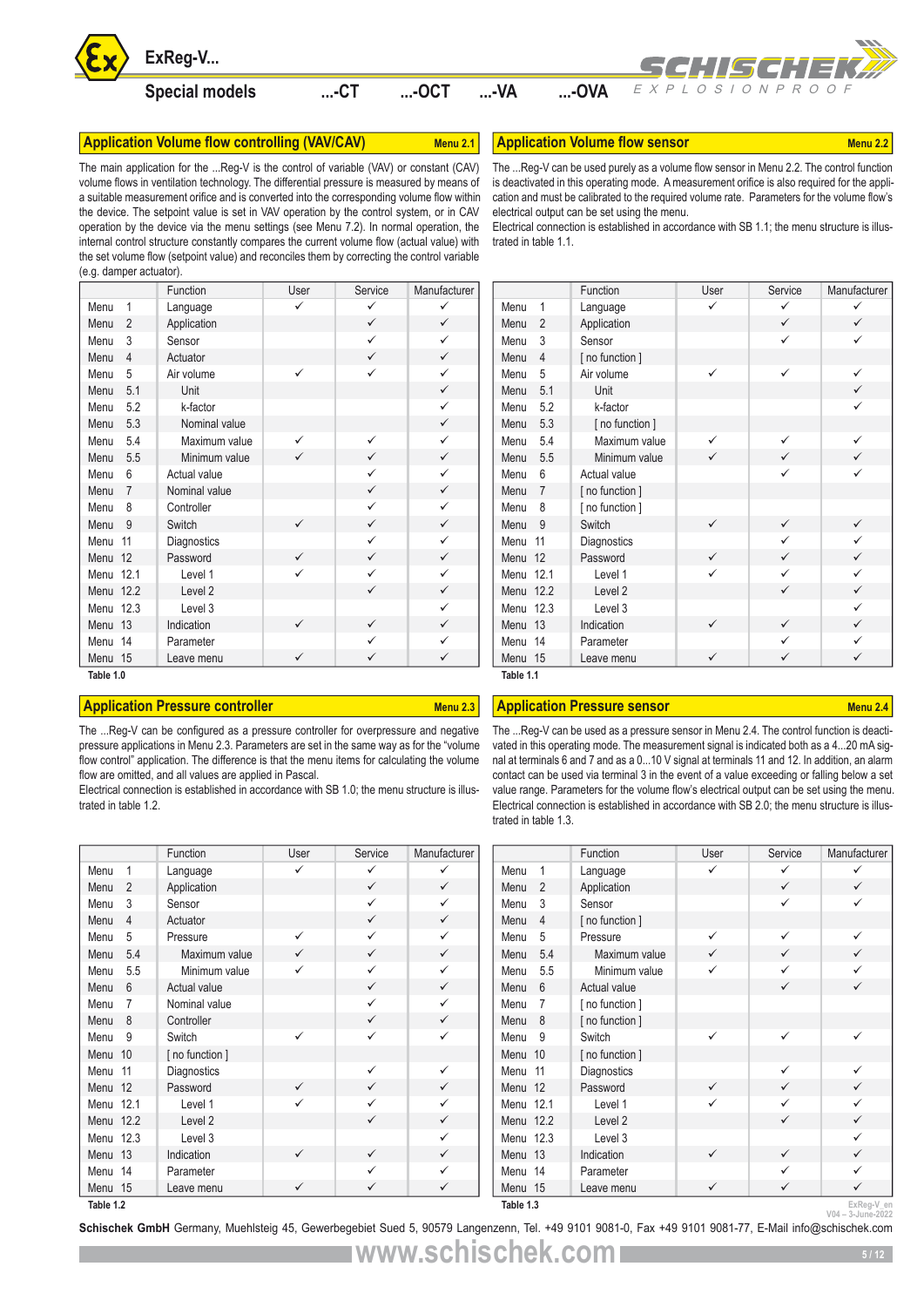![](_page_5_Picture_0.jpeg)

# **Electrical connection**

The controller is operated using a 24 VAC/DC power supply terminal 1 (-/~) and 2 (+/~). Terminals 1 and 2 are connected internally to terminals 4 and 5 and function as power supply for the actuator. The actuator's electrical connectors are directly connected to the controller via terminals  $4 - 8$ . An additional terminal box to the actuator's connection can be omitted, as long as the actuator is assembled less than 1 metre from the controller. Otherwise, an additional terminal box should be used.

The actuator needs approx. 2 A starting current for max. 1 s in order to initialise.

**Attention:** The sensor must be disconnected from voltage before opening the cover of the terminal box!

![](_page_5_Figure_5.jpeg)

Electrical connection for the "volume flow control" and "pressure control" applications.

# **Differential pressure sensor Menu 3 Menu 3 Volumen flow Menu 3 Volumen flow** Menu 5

The...Reg-V... integrated precision pressure controller is suitable for measuring both differential pressure and volume flow. Hence, the controller can be used both as a volume flow sensor or as a differential pressure sensor.

### **Sensor filter** Menu 3.1

The ...Reg-V... has an electronic filter, which can be used to moderate the sensor signal in the event of pressure fluctuations.

The filter value entered sets the interval between 1 and 50 seconds, in which the sliding average value is calculated. If 20 s is set, for example, the measured values of the previous 20 seconds are used consecutively to determine the average value.

### **Zero point compensation** Menu 3.2

For...Reg-V... a zero point offset must be performed for controllers at initial start-up in order to correct measured value deviations relating to the installation position. To do this, pressure connectors P+ and P− must be short-circuited mechanically, and the offset is carried out using the parameter setting menu navigation (Menu 18).

The sensor should be connected to the supply voltage for approx. 15 minutes prior to the zero point offset in order to achieve a balanced operating temperature!

The alarm contact (terminal 3) acts as acknowledgement of normal operation. The device also has an analog output (terminal 11) which outputs the current setpoint value as a constant signal, and an analog feedback signal for the damper position (terminal 9). This function is predominantly used to save energy.

The setpoint value is set via terminal 13. The voltage range for minimum and maximum volume flow is defined either from 0...10 V or from 2...10 V. Depending on the "setpoint value" (Menu 6) setting used, the positive control function can also be used. If the voltage level of approx. 12 V is exceeded, the damper opens; if the level falls below 0.2 V, the damper is completely closed. The controller is out of service during these positive control functions (Damper Open/Closed). A switch to CAV mode occurs if the input is unwired. The setpoint value is set by the device in this operating mode, and can be adjusted in Menu 7.2 (setpoint value setting).

![](_page_5_Figure_17.jpeg)

Electrical connection for the "volume flow sensor" and "pressure sensor" applications. Note:

The current output and voltage output can be used simultaneously.

The ...Reg-V... has a precision pressure controller which is suitable for measuring both differential pressure and volume flow. Volume flow cannot be directly measured with the differential pressure procedure; it requires a suitable measurement orifice in order to do so, and volume flow rate must be calculated in accordance with the design of the measurement orifice and of the duct.

Volume flow for the ...Reg-V...is calculated according to equation 1.0. The design of the volume flow unit is summarised with the k-factor (often also referred to as c-factor). I.e. this characteristic must be known, or it must be possible to measure it in situ, for operation to take place.

$$
\dot{V} = k \cdot \sqrt{\Delta p}
$$
 (Equation 1.0)  

$$
k = \frac{\dot{V}}{\sqrt{\Delta p}}
$$
 (Equation 1.1)

The volume flow is calculated using the differential pressure (see equation 1.0). A maximum volume flow V<sub>1</sub>, is calculated based on the internal pressure sensor and the set k-factor, and cannot be exceeded.

> $V_1 = k \cdot \sqrt{\Delta p_{\text{max}}}$ (Equation 2.0)

Example: ...Reg-V-300-A

The measurement range between 0 and  $V_{\text{nom}}$  and the control range between  $V_{\text{min}}$  and  $V_{\text{max}}$ can be defined as desired between 0 and  $V_1$ .

<sup>ExReg-V\_er</sup><br><sup>2022</sup>-<sup>2024</sup> <sup>V04</sup>-3-June-2022<br>**Schischek GmbH** Germany, Muehlsteig 45, Gewerbegebiet Sued 5, 90579 Langenzenn, Tel. +49 9101 9081-0, Fax +49 9101 9081-77, E-Mail info@schischek.com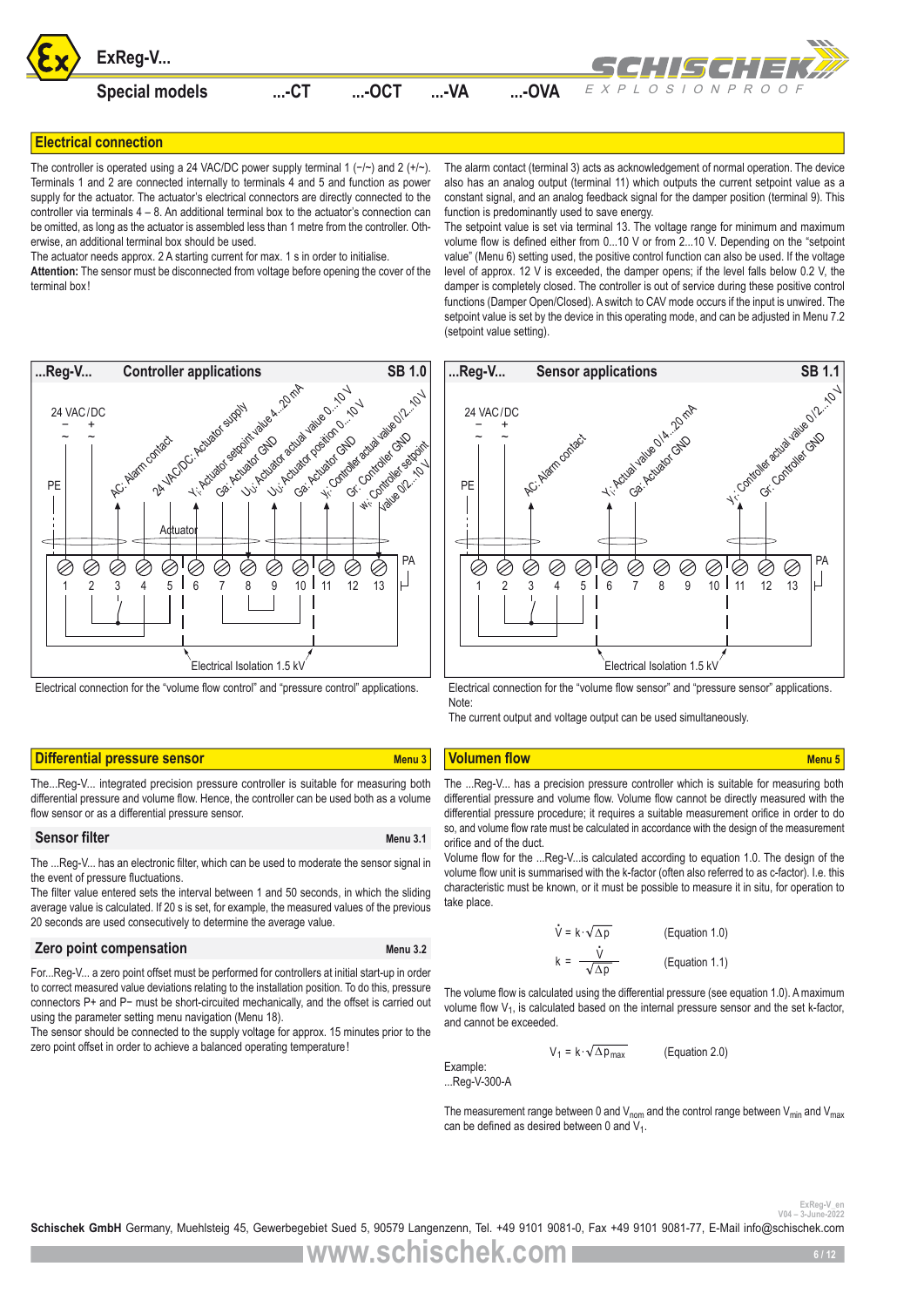![](_page_6_Picture_0.jpeg)

**Special models ...-CT ...-OCT ...-VA ...-OVA**

**k-factor** Menu 5 continued

![](_page_6_Picture_3.jpeg)

**Actual value "Control" application** Menu 6

### **1. Determination of the k-factor**

If the k-factor is unknown, it can be calculated either using the volume flow unit manufacturer's information, or determined experimentally on-site.

**Method 1:** Use of manufacturer's instructions

Some manufacturers of volume flow units indicate typical values, e.g. 1000 m<sup>3</sup>/h at 100 Pa, in datasheets or on the VAV unit's identification plate. The k-factor can be calculated on the basis of this data as per equation 1.1.

This method is relatively inexact, however, as the values specified relate to typical values; hence, production tolerances are not taken into account.

**Method 2:** Experimental determination

As with the first method, a pressure value in Pa and an associated volume flow value in m<sup>3</sup>/h are required for experimental determination. To carry it out, a reference instrument for volume flow is required and must be attached to the ventilation duct.

The actuator can be moved into a suitable position in Menu 4.2 "Test" (typically 70...100 %) and the measurement value in Pa can then be read from Menu 3.3 "Sensor status", and the volume flow can be read in m<sup>3</sup>/h on the reference instrument.

The k-factor is also calculated according to equation 1.1.

### **2. Verification of the k-factor**

In order to verify the k-factor identified, it should be entered in Menu 5.2 "Volume flow rate k-factor" and the volume flow measured should then be read in m<sup>3</sup>/h in "Actual value status", Menu 6.3. This display and the reference instrument's measurement value should be identical. Several other measurement points should also be verified in this way. Another damper position can then be put into operation in Menu 4.2 "Test", so that another volume flow is set which can, in turn, be verified in Menu 6.3.

### **Example: Volume flow measurement**

![](_page_6_Figure_17.jpeg)

**Ill. 2:** Block diagram of CAV/VAV volume flow control consisting of a measurement orifice, damper and controller/actuator combination (...Reg-V... + ...Max-...-CY).

These settings are for use in the "VAV controller" and "pressure controller" applications. The basic value ranges for the control variables defined here have a direct influence on scaling of the analog output signal for the actual value. The measurement range is usually output for the actual value. Alternatively, the control range can also be used as scaling (see Menu 6.2)

![](_page_6_Figure_20.jpeg)

![](_page_6_Figure_21.jpeg)

<sup>ExReg-V\_en</sup><br>Schischek GmbH Germany, Muehlsteig 45, Gewerbegebiet Sued 5, 90579 Langenzenn, Tel. +49 9101 9081-0, Fax +49 9101 9081-77, E-Mail info@schischek.com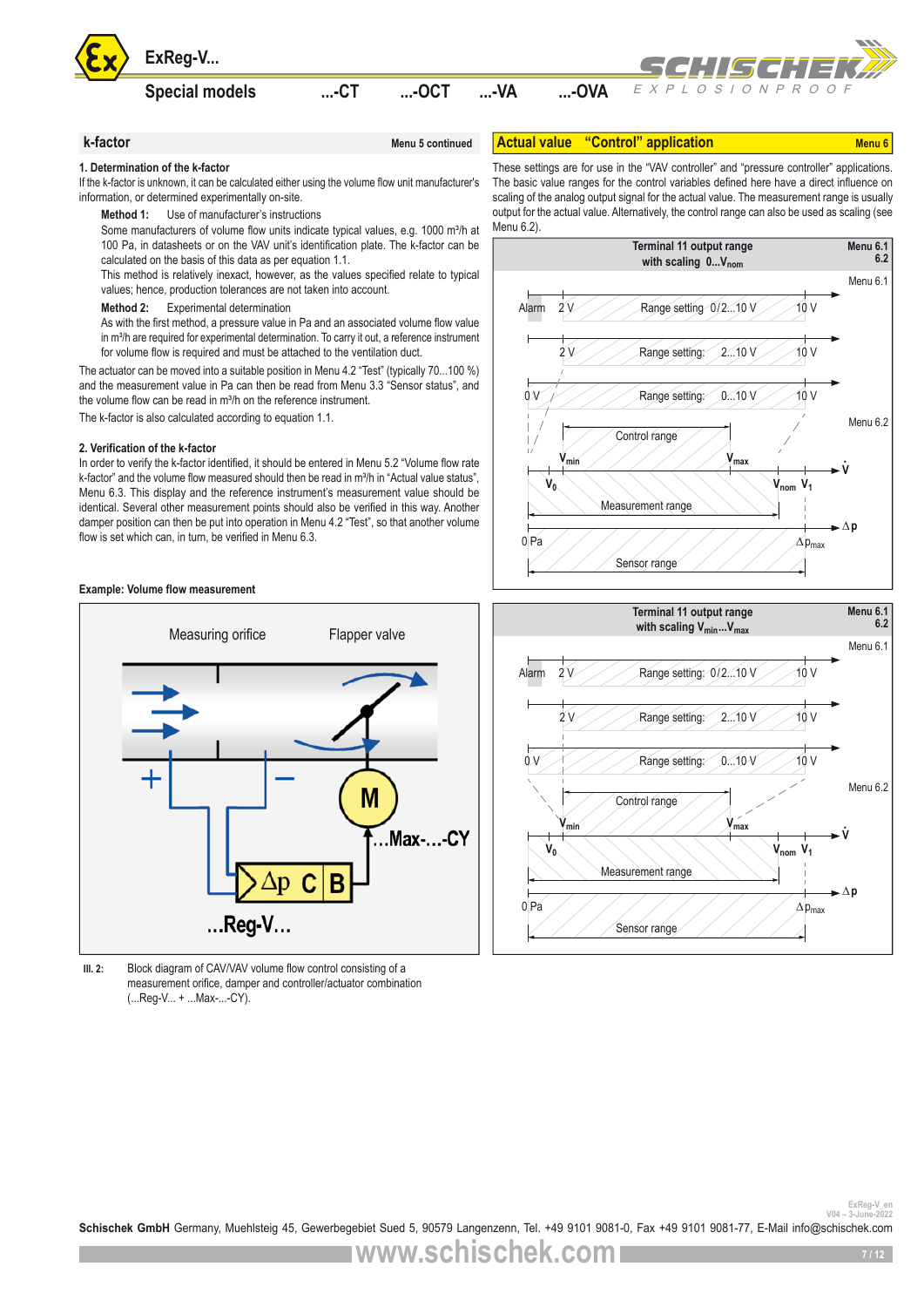![](_page_7_Picture_0.jpeg)

# **Actual value "Sensor" application Menu 6** Menu 6

**Setpoint value** Menu 7 and 2009 Menu 7 and 2009 Menu 7

These settings are for use in the "VAV sensor" and "pressure sensor" applications. The basic value ranges for the measured variables defined here have a direct influence on scaling of the analog output signal for the actual value. The measurement range is usually output for the actual value. Alternatively, the control range can also be used as scaling (see Menu 6.2)

![](_page_7_Figure_4.jpeg)

![](_page_7_Figure_5.jpeg)

The control range between minimum and maximum value ( $V_{min}$  and  $V_{max}$ ) is always used for the setpoint value.

![](_page_7_Figure_7.jpeg)

## **Control (general)** Menu 8 November 2014 Menu 8

There are a range of processes in nature, technology and economics that act as controls. Product pricing is controlled by supply and demand in economics, for example. Or, an individual controls his/her personal circumstances, i.e. in each of these cases, a system (in technology, the term "controlled system" is used) is brought out of balance by certain or unknown circumstances (disturbance variables). The controller, which can be a person, a device or a system in general, attempts to restore the desired state (setpoint value, reference variables, etc.) by means of an intervention (control variable).

Hence, in technology, a control is always used where disturbances may influence the actual value (measurement value) and are largely unknown.

The objective of a control is to bring a physical variable to a defined value, and to keep it constant. The preset value (reference variable/setpoint value) is continuously compared with the measurement value (actual value) for this purpose. A controller corrects the control variable according to the deviation in order to bring the actual value to the setpoint value and to keep it there. A closed functional chain (closed-loop system) is characteristic of a control (see Ill. 3 a).

In contrast to a control, an open-loop control has only an open-loop system (see III. 3 b) i.e. a certain actual value (measurement value) is set using the set value via the open-loop control; however, verification does not take place.

The terminology and definitions of control technology are defined in the DIN IEC 60050-351 series of standards. A control is described as follows:

"A control is a procedure in which a variable's set value is continuously produced and maintained by means of interventions on account of measurements".

![](_page_7_Figure_15.jpeg)

<sup>ExReg-V\_en</sup><br>2022-Suune-2022<br>**Schischek GmbH** Germany, Muehlsteig 45, Gewerbegebiet Sued 5, 90579 Langenzenn, Tel. +49 9101 9081-0, Fax +49 9101 9081-77, E-Mail info@schischek.com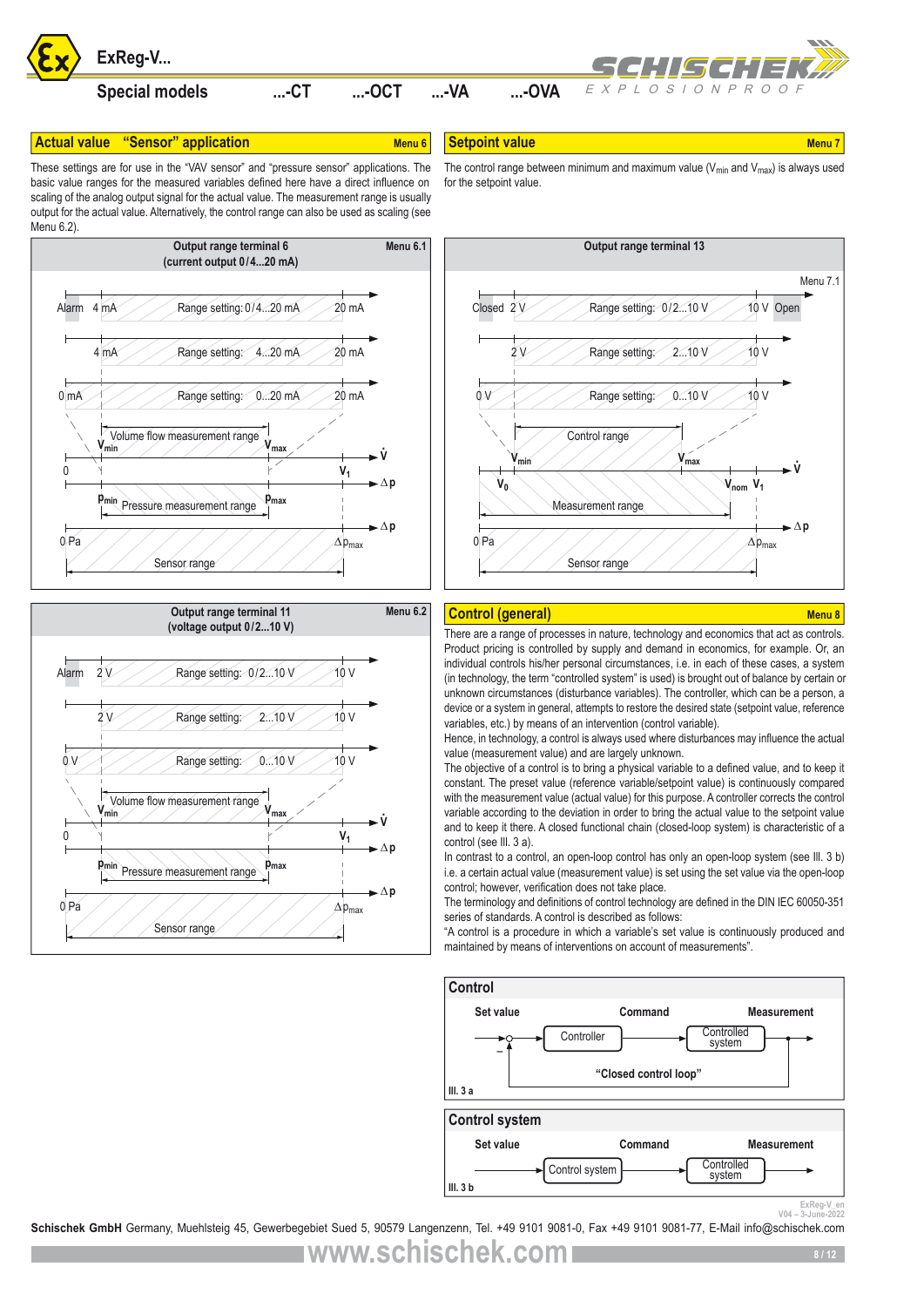![](_page_8_Picture_0.jpeg)

.Reg-V... are designed for volume flow control. The control action can be set in Menu 8 "Controller". Fully automatic calculation of control parameters ("Auto" selection) is sufficient in normal operation. In addition, an adaptive PID controller (P component is calculated automatically) and a standard PID controller can be selected. These settings should only be applied by trained specialists.

Under certain circumstances – particularly during major pressure fluctuations in the air duct – the control circuit gain (Menu 8.2) and control tolerance (Menu 8.6) should be adjusted.

### **Controller types**

The ...Reg-V... has three different PID control structures, which differ from each other in respect of their levels of automation. The controller type can be selected in Menu 8.1. The following settings are available for selection:

Option Type automatic setting<br>"Auto" fully automatic controller P, I and D component 1.) "Auto" fully automatic controller<br>2.) PID adaptiv" semi-automatic controlle 2.) .PID adaptiv" semi-automatic controller P component 3.) "PID norm" manual controller none

![](_page_8_Figure_8.jpeg)

# **Control rate**

The control speed can be specified directly via the actuator's run time. The control parameter does not need to be modified in this case. The controller automatically factors in the change to runtime via the actuator's feedback cable (terminal 7). This applies to all controller settings. Thus, the control speed depends only on the actuator runtime used.

### **Please refer to the actuator's datasheet for further information.**

**Control configuration Menu 8 Continued Actual value monitoring (alarm function)** Menu 9

The adjustable alarm function can be used to monitor the actual value. An activated alarm is signalled both visually and electrically (see "Alarm function signalling"). Both a fixed limit and a percentage limit relating to the setpoint value can be set as alarm limits. If both values are set, they are added together.

| Example 1:       | Volume flow application                                                                     |
|------------------|---------------------------------------------------------------------------------------------|
|                  | Limit (%) = 4 %; setpoint value = 500 m <sup>3</sup> /h; fixed limit = 10 m <sup>3</sup> /h |
| Tolerance limit: | $\pm$ (0.04 × 500 m <sup>3</sup> /h + 10 m <sup>3</sup> /h) = $\pm$ 30 m <sup>3</sup> /h    |
|                  |                                                                                             |
| Example 2:       | <b>Pressure application</b>                                                                 |
|                  | Limit (%) = 5 %; setpoint value = 100 Pa; fixed limit = 2 Pa                                |

### **∆p t Alarm limits Ill. 5** Setpoint value Actual value Setpoint value adjustment **Tolerance range Alarm delay Adjustment** time

The alarm function can be set with a delay (Menu 9.4). An alarm is not triggered after a change to the setpoint value during an adjustment procedure.

The adjustment time (see Ill. 5) is based primarily on the actuator's set runtime. **Please refer to the actuator's datasheet for information on setting runtime.** 

The actuator's run time can also be set (Menu 4.4 and 4.5). The alarm delay should always be set so that it corresponds to the actuator's runtime as a minimum.

Example: The ...Max-CY used is configured with switch setting 2 (30 s runtime). Hence, the alarm delay should be at least 30 s.

### **Alarm function signalling**

The red status LED flashes when the alarm function is active.

If the LED continuously lights RED, this indicates a critical state – however, the alarm signal is not active.

The alarm is also emitted via the relay at terminal 3. In addition, the "0/2...10 V" option can be activated via Menu 6.1 "Range".

In the event of an alarm, the actual value signal is switched to 0 V (error); a signal between 2...10 V would be output during normal operation, depending on the current actual value. The optional display and the electrical signal (terminal 3 alarm relay and actual value signal at terminal 11) are always activated simultaneously.

ExReg-V\_en<br><sup>2022</sup>-<sup>2024</sup> - <sup>2044</sup> Schischek GmbH Germany, Muehlsteig 45, Gewerbegebiet Sued 5, 90579 Langenzenn, Tel. +49 9101 9081-0, Fax +49 9101 9081-77, E-Mail info@schischek.com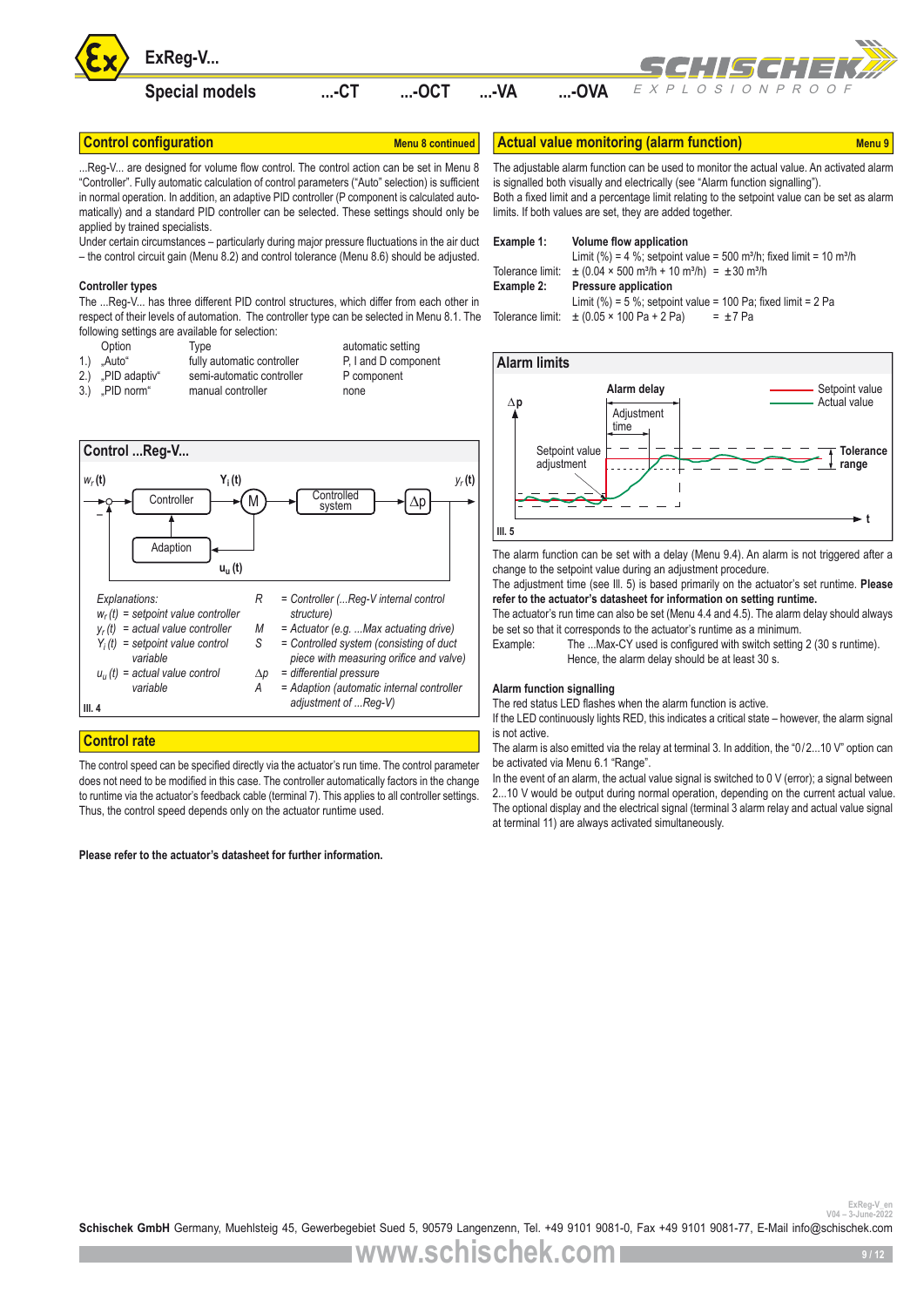|                                                                                                              | ExReg-V                                                                                                                     | SCHISCHE                 |                                                                                                                                                                        |                            |                                     |                                                                          |                                                                                                                                                                          |
|--------------------------------------------------------------------------------------------------------------|-----------------------------------------------------------------------------------------------------------------------------|--------------------------|------------------------------------------------------------------------------------------------------------------------------------------------------------------------|----------------------------|-------------------------------------|--------------------------------------------------------------------------|--------------------------------------------------------------------------------------------------------------------------------------------------------------------------|
|                                                                                                              | <b>Special models</b>                                                                                                       | $$ -CT                   | $$ -OCT                                                                                                                                                                | $M$ -                      | $$ -OVA                             | EXPLOSIONPROOF                                                           |                                                                                                                                                                          |
|                                                                                                              | <b>Parameter setting and commissioning</b>                                                                                  |                          |                                                                                                                                                                        |                            |                                     | <i>SCHISCHEK</i> )                                                       |                                                                                                                                                                          |
|                                                                                                              | The switchover from operating mode to parameters mode is                                                                    |                          |                                                                                                                                                                        |                            | Soll: 8888885 40,0 m <sup>3</sup> h |                                                                          |                                                                                                                                                                          |
| at least 6 seconds.                                                                                          | performed by pressing once on the ENTER key $\triangleq$ for                                                                |                          | Operation $\rightarrow$ Parameter setting                                                                                                                              |                            |                                     | 888888 40,1 m <sup>3</sup> h<br>$-43%$<br>Stell: 0000                    |                                                                                                                                                                          |
| If password-protected, enter password and press $\leftarrow$ .<br>Return to operating mode via "Leave menu". |                                                                                                                             |                          | Press $\boxed{\longrightarrow}$ for at least 6 s                                                                                                                       |                            |                                     | ↵<br>$\blacktriangleright$                                               |                                                                                                                                                                          |
| Menu                                                                                                         | Function                                                                                                                    | <b>ENTER</b>             | <b>Indication</b>                                                                                                                                                      | <b>Select</b>              | <b>ENTER</b>                        | <b>Description</b>                                                       |                                                                                                                                                                          |
| Menu 1                                                                                                       | Language<br>Language selection                                                                                              | لـه                      | $\vert$ 1:<br>Language<br>english<br>deutsch, english, français, italiano, español, back                                                                               |                            | ↵                                   | German, English, French, Italian, Spanish                                | The following languages are available for selection:                                                                                                                     |
| Menu <sub>2</sub>                                                                                            | Application<br>Application selection                                                                                        | اے                       | 2:<br>Application<br>VAV controller<br>VAV controller, VAV sensor, Pressure controller, Pressure sensor, back                                                          |                            |                                     | Default and factory settings for the respective<br>application.          |                                                                                                                                                                          |
| 2.1                                                                                                          | <b>VAV controller</b><br>Select standard CAV/VAV control                                                                    | ↵                        | Device'll be recon-<br>figurated. Continue?                                                                                                                            | ◀<br>no                    | $\blacktriangleright$<br>yes        |                                                                          |                                                                                                                                                                          |
| 2.2                                                                                                          | <b>VAV sensor</b><br>Select standard VAV sensor                                                                             | ↵                        | Device'll be recon-<br>figurated. Continue?                                                                                                                            | no                         | $\blacktriangleright$<br>yes        |                                                                          |                                                                                                                                                                          |
| 2.3                                                                                                          | Pressure controller<br>Select standard pressure control                                                                     | ↵                        | Device'll be recon-<br>figurated. Continue?                                                                                                                            | ◀<br>no                    | ▶<br>yes                            |                                                                          |                                                                                                                                                                          |
| 2.4                                                                                                          | Pressure sensor<br>Select standard pressure sensor                                                                          | ↵                        | Device'll be recon-<br>figurated. Continue?                                                                                                                            | $\blacktriangleleft$<br>no | $\blacktriangleright$<br>yes        |                                                                          |                                                                                                                                                                          |
| Menu 3                                                                                                       | <b>Sensor</b><br>Configuration menu for sensor setting                                                                      | ↵                        | Sensor<br>3:<br>Filter<br>Filter, 0-point comp., Status, back                                                                                                          |                            |                                     |                                                                          | Settings selection for the internal pressure sensor.                                                                                                                     |
| 3.1                                                                                                          | Filter<br>Select Filter/Damping Sensor<br>Measurement Value                                                                 | ↵                        | 3.1: Filter<br>20 s<br>050s                                                                                                                                            |                            | ↵                                   | fluctuations.                                                            | The input filter for the internal sensor can be adjusted<br>in the range of 150 s in order to reduce pressure                                                            |
| 3.2                                                                                                          | Zero point compensation<br>Calibrate the sensor in its installation<br>position after mechanical short-circuit of P+ and P- |                          | Start 0-point<br>compensation?                                                                                                                                         | ◀<br>no                    | yes                                 |                                                                          | The internal sensor can indicate measurement deviations<br>according to the Reg-V's installation position. These<br>can be compensated with the zero point compensation. |
| 3.3                                                                                                          | <b>Status</b><br>Display of the current measured value                                                                      | ↵                        | 3.3: Status<br>87 Pa<br>5300 Pa                                                                                                                                        |                            | $\overline{\phantom{0}}$            | internal sensor in Pa.<br>This function is usually used for diagnostics. | Test and status display of measurement value for the                                                                                                                     |
| Menu 4                                                                                                       | Actuator<br>Configuration menu for actuator                                                                                 | $\biguplus$              | $\sqrt{4}$ :<br>Actuator<br>Inverse<br>Inverse, Test, Status, Runtime open/close, Range, back                                                                          |                            | 의비년                                 | commissioning of the actuator.                                           | Settings for selection for installation, test run and                                                                                                                    |
| 4.1                                                                                                          | <b>Invers</b><br>Set inverse operation                                                                                      | ↵                        | 4.1: Inverse<br>Off<br>Off, On, back                                                                                                                                   |                            | ر اب                                | depending on the safety position.                                        | For spring return actuators in particular, it can be<br>necessary, for the actuator to be actuated inversely,                                                            |
| 4.2                                                                                                          | <b>Test</b><br>Perform actuator test run                                                                                    |                          | 4.2:<br>Test<br>20 %<br>0100%                                                                                                                                          |                            |                                     | closed and at 100 % when open.                                           | The actuator is put into operation towards a defined<br>position as a test. It must be at position 0 % when                                                              |
| 4.3                                                                                                          | <b>Status</b><br>Display of actuator's current position                                                                     | $\overline{\phantom{0}}$ | 4.3: Status<br>20 %<br>0100%                                                                                                                                           |                            | ↵                                   | This function is usually used for diagnostics.                           | Test and status display of the actuator position.                                                                                                                        |
| 4.4                                                                                                          | Runtime "Open"<br>Set runtime limit                                                                                         | ↵                        | 4.4: Runtime open<br>10 <sub>s</sub><br>0120s                                                                                                                          |                            | ↵                                   | the setting "0 s".                                                       | If the runtime is limited to 10 s, for example, it amounts<br>to at least 10 s. This function can be deactivated with                                                    |
| 4.5                                                                                                          | Runtime "Closed"<br>Set runtime limit                                                                                       | ↵                        | 4.5: Runtime close<br>10 <sub>s</sub><br>0120s                                                                                                                         |                            |                                     | the setting "0 s".                                                       | If the runtime is limited to 10 s, for example, it amounts<br>to at least 10 s. This function can be deactivated with                                                    |
| 4.6                                                                                                          | Range<br>Set actuator control signal (mA)                                                                                   | ↵                        | 4.6:<br>Range mA<br>$420$ mA<br>020 mA, 420 mA                                                                                                                         |                            |                                     | standard actuators.                                                      | The setting 420 mA should be used for Schischek                                                                                                                          |
| Menu 5                                                                                                       | Air volume<br>Configuration menu for volume flow                                                                            | ↵                        | $\sqrt{5}$<br>Air volume<br>k-factor<br>Unit, k-factor, Vnominal, Vmaximum, Vminimum, back                                                                             |                            | ↵                                   | according to configuration.                                              | The relevant control variables can be adjusted                                                                                                                           |
| 5.1                                                                                                          | Unit<br>Enter unit                                                                                                          | ↵                        | 5.1: Unit<br>$m^3/h$<br>m <sup>3</sup> /h, m <sup>3</sup> /min, m <sup>3</sup> /s, l/min, l/s, ft <sup>3</sup> /h, ft <sup>3</sup> /min, ft <sup>3</sup> /s, m/s, back |                            | ►                                   |                                                                          |                                                                                                                                                                          |
| 5.2                                                                                                          | k-factor<br>Enter k-factor                                                                                                  | ↵                        | 5.2: k-factor<br>50<br>11800                                                                                                                                           |                            | ↵                                   | volume flow unit.                                                        | The shield factor is used to calibrate the  Reg-V to a                                                                                                                   |
| 5.3                                                                                                          | Nominal value<br>Enter volume flow nominal value                                                                            | ↵                        | 5.3: Vnom<br>$1000 \text{ m}^3/h$                                                                                                                                      |                            |                                     |                                                                          | The upper limit of the measurement range is set.                                                                                                                         |
|                                                                                                              |                                                                                                                             |                          |                                                                                                                                                                        |                            |                                     |                                                                          | ExReg-V_en<br>$V04 - 3 - Junee-2022$                                                                                                                                     |

<sup>ExReg-V\_en</sup><br>2022-<sup>2022</sup> <sup>2004</sup> - <sup>2004</sup> 104-3-June-2022<br>**Schischek GmbH** Germany, Muehlsteig 45, Gewerbegebiet Sued 5, 90579 Langenzenn, Tel. +49 9101 9081-0, Fax +49 9101 9081-77, E-Mail info@schischek.com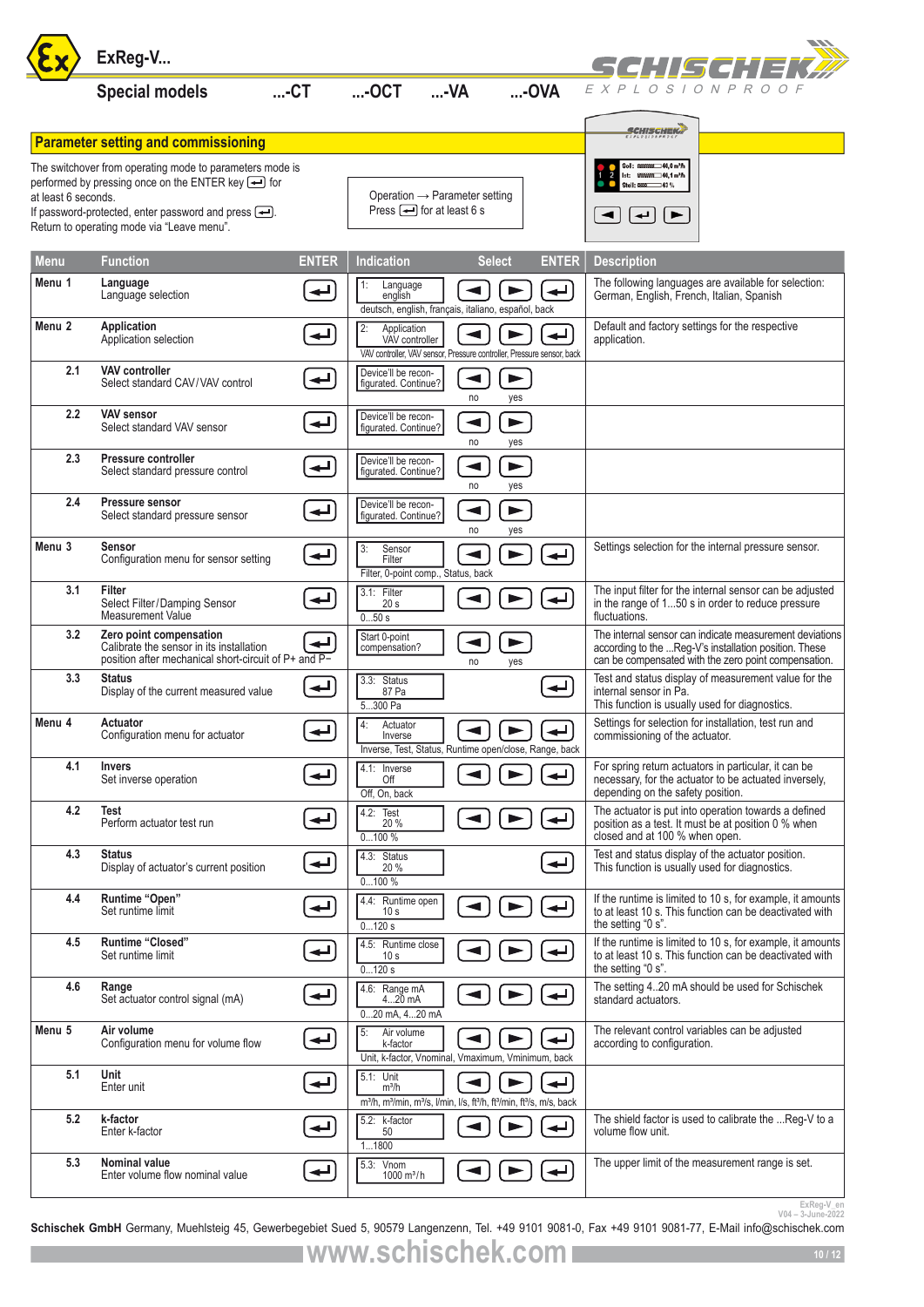![](_page_10_Picture_0.jpeg)

![](_page_10_Picture_3.jpeg)

|                   | ExReg-V                                                                 |                          |                                                                                               |                      |               |              | SCH! ISCH! I E                                                                                                                                                          |
|-------------------|-------------------------------------------------------------------------|--------------------------|-----------------------------------------------------------------------------------------------|----------------------|---------------|--------------|-------------------------------------------------------------------------------------------------------------------------------------------------------------------------|
|                   | <b>Special models</b>                                                   | $$ - $CT$                | $$ -OCT                                                                                       | $M$ -                | $$ -OVA       |              | EXPLOSION PROOF                                                                                                                                                         |
|                   | <b>Parameter setting and commissioning</b>                              | (continued)              |                                                                                               |                      |               |              |                                                                                                                                                                         |
| <b>Menu</b>       | <b>Function</b>                                                         | <b>ENTER</b>             | Indication                                                                                    |                      | <b>Select</b> | <b>ENTER</b> | <b>Description</b>                                                                                                                                                      |
| 5.4               | Maximum value<br>Enter volume flow maximum value                        |                          | 5.4:<br>Vmax<br>$800 \text{ m}^3/h$                                                           |                      |               |              | The upper limit of the control range is set.                                                                                                                            |
| 5.5               | Minimum value<br>Enter volume flow minimum value                        | ↵                        | 5.5: Vmin<br>$200 \text{ m}^3/h$                                                              |                      |               |              | The lower limit of the control range is set.                                                                                                                            |
| Menü 6            | <b>Actual value</b><br>Configuration menu for actual value              | $\overline{\phantom{a}}$ | 6:<br>Actual value<br>Range<br>Range, Scaling, Status, back                                   |                      |               |              | Settings selection for the actual value.<br>The actual value is output either in Pa or in m <sup>3</sup> /h,<br>depending on the application.                           |
| 6.1               | Range<br>Output range settings                                          | ↵                        | 6.1: Range<br>010 V<br>010 V, 210 V, 0/210 V, back                                            |                      |               |              | Electrical output range options 010 V or 210 V.<br>Additional option: output status of alarm monitoring<br>from $0/2$ 10 V.                                             |
| 6.2               | Scaling<br>Set output range<br>(control or measurement range)           | ↵                        | 6.2: Scaling<br>0Vnom<br>0Vnom, VminVmax, back                                                | $\blacktriangleleft$ | ►             |              | The actual value output can be set either to the control<br>range (V <sub>min</sub> V <sub>max</sub> ) or to the measurement range<br>$(0V_{nom})$ .                    |
| 6.3               | <b>Status</b><br>Display of the current actual value                    | ↵                        | 6.3: Status<br>$100 \text{ m}^3/h$<br>m <sup>3</sup> /h                                       |                      |               | ↵            | Test and status display of actual value (in m <sup>3</sup> /h for<br>applications for CAV/VAV, in Pa for pressure).<br>This function is usually used for diagnostics.   |
| Menü 7            | <b>Nominal value</b><br>Configuration menu for setpoint value           | $\overline{\phantom{a}}$ | 7:<br>Nominal value<br>Range<br>Range, Value, Status, back                                    |                      |               |              | Settings selection for the setpoint value.<br>The actual value is output either in Pa or in m <sup>3</sup> /h,<br>depending on the application.                         |
| 7.1               | Range<br>Output range settings                                          | ↵                        | $7.1:$ Range<br>010V<br>010 V, 210 V, 0/210/12+ V, back                                       | ◀                    |               |              | Electrical output range options 010 V or 210 V.<br>Additional option:<br>activate positive control with 0/210/12+ V.                                                    |
| 7.2               | Set value<br>Setpoint value setting in CAV operation                    | $\leftarrow$             | 7.2: Value<br>$500 \, \text{m}^3/\text{h}$<br>3001000 m <sup>3</sup> /h                       |                      |               |              | CAV mode is activated automatically if the electrical<br>terminal for the setpoint value is unwired.                                                                    |
| 7.3               | <b>Status</b><br>Display of the current setpoint value                  | ↵                        | 7.3: Status<br>$100 \, \text{m}^3/\text{h}$<br>m <sup>3</sup> /h                              |                      |               | ↵            | Test and status display of setpoint value (in m <sup>3</sup> /h for<br>applications for CAV/VAV, in Pa for pressure).<br>This function is usually used for diagnostics. |
| Menu 8            | <b>Controller</b><br>Configuration menu for controller                  | ↵                        | 8:<br>Controller<br><b>Type</b><br>Type, gain, P-, I-, D-ratio, tolerance                     | $\blacktriangleleft$ |               |              | Settings selection for the internal PID controller.<br>Adjustments should not be made for standard<br>CAV/VAV applications.                                             |
| 8.1               | <b>Controller type</b><br>Set controller type                           | ↵                        | 8.1: Type<br>Auto<br>Auto, PID adaptive, PID norm, back                                       |                      | ►             |              |                                                                                                                                                                         |
| 8.2               | <b>Gain factor</b><br>Set control circuit gain                          |                          | 8.2: Gain<br>100 %<br>1100                                                                    | ◀                    |               |              | Control circuit gain can be adjusted in automatic mode.                                                                                                                 |
| 8.3               | P component<br>Set proportional component                               | ↵                        | 8.3: P-ratio<br>10<br>01000                                                                   |                      |               | ╺┙╵          | The PID controller's proportional component is<br>indicated with KP in control technology.                                                                              |
| 8.4               | I component<br>Set integral component (derivative action time)          | ↵                        | 8.4: I-ratio<br>2.0 s<br>01000                                                                |                      |               |              | The PID controller's integral component (derivative<br>action time) is indicated with TI or TV in control<br>technology.                                                |
| 8.5               | D component<br>Set damping component (reset time)                       | ↵                        | 8.5: D-ratio<br>1.0 s<br>01000                                                                |                      |               |              | The PID controller's damping component (reset time)<br>is indicated with TD or TN in control technology.                                                                |
| 8.6               | <b>Tolerance</b><br>Set controller tolerance                            | ↵                        | 8.6: Tolerance<br>2.0%<br>1.05.0                                                              |                      |               |              | With automatic controllers, the gain is greatly reduced<br>within the tolerance limits, so that the actuator remains<br>in an idle state as much as possible.           |
| Menu <sub>9</sub> | Switching contact<br>Configuration menu for the alarm function          | ↵                        | Switch contact<br>g:<br>Alarm function<br>Alarm function, Limit %, Limit abs., Delay time     |                      |               |              | Settings selection for current actual value monitoring.                                                                                                                 |
| 9.1               | <b>Alarm function</b><br>Switch alarm function on/off                   | ↵                        | 9.1: Alarm function<br>auto/nc<br>auto/nc, auto/no, hand/nc, hand/no, on/nc, on/no, off, back |                      |               | ╺┙           | Activation of the alarm function. Additional switching<br>characteristics for alarm contact (terminal 3) with<br>"normally closed" (nc) or "normally open" (no).        |
| 9.2               | Limit $(\%)$<br>Set alarm limit in %                                    | ↵                        | 9.2: Limit (%)<br>2.0%<br>010.0                                                               |                      |               |              |                                                                                                                                                                         |
| 9.3               | Limit (absolute)<br>Set fixed value in m <sup>3</sup> /h as alarm limit | $\overline{\phantom{a}}$ | 9.3: Limit abs.<br>$20 \text{ m}^3/h$<br>0240                                                 |                      |               |              |                                                                                                                                                                         |
| 9.4               | Delay<br>Set delay for the alarm                                        |                          | 9.4: Delay time<br>20.0 s<br>10200                                                            |                      |               |              |                                                                                                                                                                         |
| Menu 10           | No function<br>(Menu item is skipped)                                   | ↵                        |                                                                                               |                      |               |              |                                                                                                                                                                         |
|                   |                                                                         |                          |                                                                                               |                      |               |              | ExReg-V_en<br>V04-3-June-2022                                                                                                                                           |

<sup>ExReg-V\_en</sup><br><sup>2022</sup>-<sup>2022</sup>-<sup>2042</sup> V04-3-June-2022<br>**Schischek GmbH** Germany, Muehlsteig 45, Gewerbegebiet Sued 5, 90579 Langenzenn, Tel. +49 9101 9081-0, Fax +49 9101 9081-77, E-Mail info@schischek.com